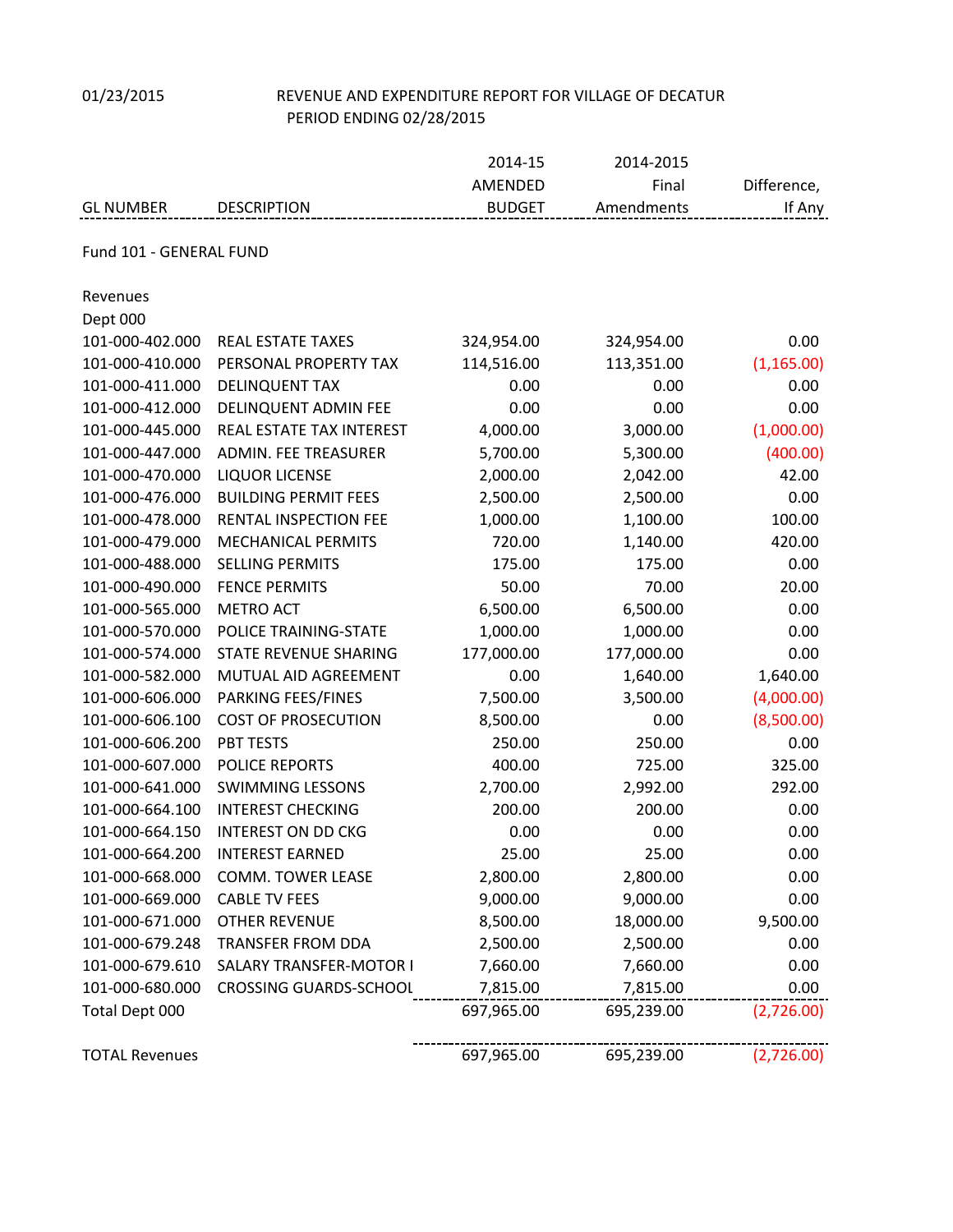| Expenditures                   |                                   |           |           |             |
|--------------------------------|-----------------------------------|-----------|-----------|-------------|
| Dept 101-VILLAGE COUNCIL       |                                   |           |           |             |
| 101-101-703.000                | <b>COUNCIL SALARY</b>             | 9,900.00  | 9,900.00  | 0.00        |
| 101-101-715.000                | FICA/MEDICARE                     | 760.00    | 760.00    | 0.00        |
| 101-101-717.000                | <b>WORKMAN'S COMP.</b>            | 100.00    | 100.00    | 0.00        |
| 101-101-728.000                | <b>COUNCIL SUPPLIES</b>           | 200.00    | 200.00    | 0.00        |
| 101-101-807.000                | <b>AUDIT</b>                      | 1,880.00  | 1,880.00  | 0.00        |
| 101-101-822.000                | <b>CONTRACTUAL SERVICES</b>       | 500.00    | 500.00    | 0.00        |
| 101-101-901.000                | PRINTING/PUBLISHING               | 1,500.00  | 1,500.00  | 0.00        |
| 101-101-936.000                | <b>TECH SERVICES</b>              | 510.00    | 510.00    | 0.00        |
| 101-101-958.000                | DUES/MEMBERSHIPS                  | 1,500.00  | 1,500.00  | 0.00        |
| 101-101-959.000                | <b>MISCELLANEOUS</b>              | 1,000.00  | 1,000.00  | 0.00        |
| Total Dept 101-VILLAGE COUNCIL |                                   | 17,850.00 | 17,850.00 | 0.00        |
| Dept 137-MUNICIPAL ATTORNEY    |                                   |           |           |             |
| 101-137-826.000                | <b>ATTORNEY FEES</b>              | 18,500.00 | 8,500.00  | (10,000.00) |
| 101-137-826.100                | <b>ATTORNEY EXPENSES</b>          | 150.00    | 250.00    | 100.00      |
|                                | Total Dept 137-MUNICIPAL ATTORNEY | 18,650.00 | 8,750.00  | (9,900.00)  |
| Dept 172-VILLAGE MANAGER       |                                   |           |           |             |
| 101-172-703.000                | SALARY-MANAGER                    | 26,400.00 | 26,400.00 | 0.00        |
| 101-172-703.020                | <b>HOLIDAY PAY</b>                | 1,700.00  | 1,700.00  | 0.00        |
| 101-172-703.030                | <b>VACATION PAY</b>               | 1,850.00  | 1,850.00  | 0.00        |
| 101-172-703.040                | SICK/PERSONAL                     | 2,220.00  | 2,220.00  | 0.00        |
| 101-172-715.000                | FICA/MEDICARE                     | 2,020.00  | 2,230.00  | 210.00      |
| 101-172-716.000                | <b>UNEMPLOYMENT COMPENS</b>       | 50.00     | 50.00     | 0.00        |
| 101-172-717.000                | <b>WORKMAN'S COMPENSATIC</b>      | 210.00    | 220.00    | 10.00       |
| 101-172-718.000                | <b>PENSION</b>                    | 1,440.00  | 1,440.00  | 0.00        |
| 101-172-719.000                | <b>HEALTH INSURANCE</b>           | 22,382.00 | 23,735.00 | 1,353.00    |
| 101-172-720.000                | LIFE INSURANCE                    | 177.00    | 177.00    | 0.00        |
| 101-172-728.000                | <b>SUPPLIES</b>                   | 100.00    | 100.00    | 0.00        |
| 101-172-730.000                | POSTAGE                           | 100.00    | 100.00    | 0.00        |
| 101-172-853.000                | <b>TELEPHONE</b>                  | 600.00    | 600.00    | 0.00        |
| 101-172-853.020                | <b>CELL PHONE</b>                 | 300.00    | 300.00    | 0.00        |
| 101-172-864.000                | CONFERENCES/WORKSHOPS             | 1,500.00  | 1,500.00  | 0.00        |
| 101-172-901.000                | <b>PRINTING</b>                   | 100.00    | 100.00    | 0.00        |
| 101-172-936.000                | <b>TECH SERVICES</b>              | 638.00    | 638.00    | 0.00        |
| 101-172-958.000                | DUES/MEMBERSHIPS                  | 210.00    | 210.00    | 0.00        |
| 101-172-959.000                | <b>MISCELLANEOUS</b>              | 200.00    | 200.00    | 0.00        |
| 101-172-965.000                | <b>EQUIPMENT PURCHASE</b>         | 500.00    | 500.00    | 0.00        |
| Total Dept 172-VILLAGE MANAGER |                                   | 62,697.00 | 64,270.00 | 1,573.00    |
|                                |                                   |           |           |             |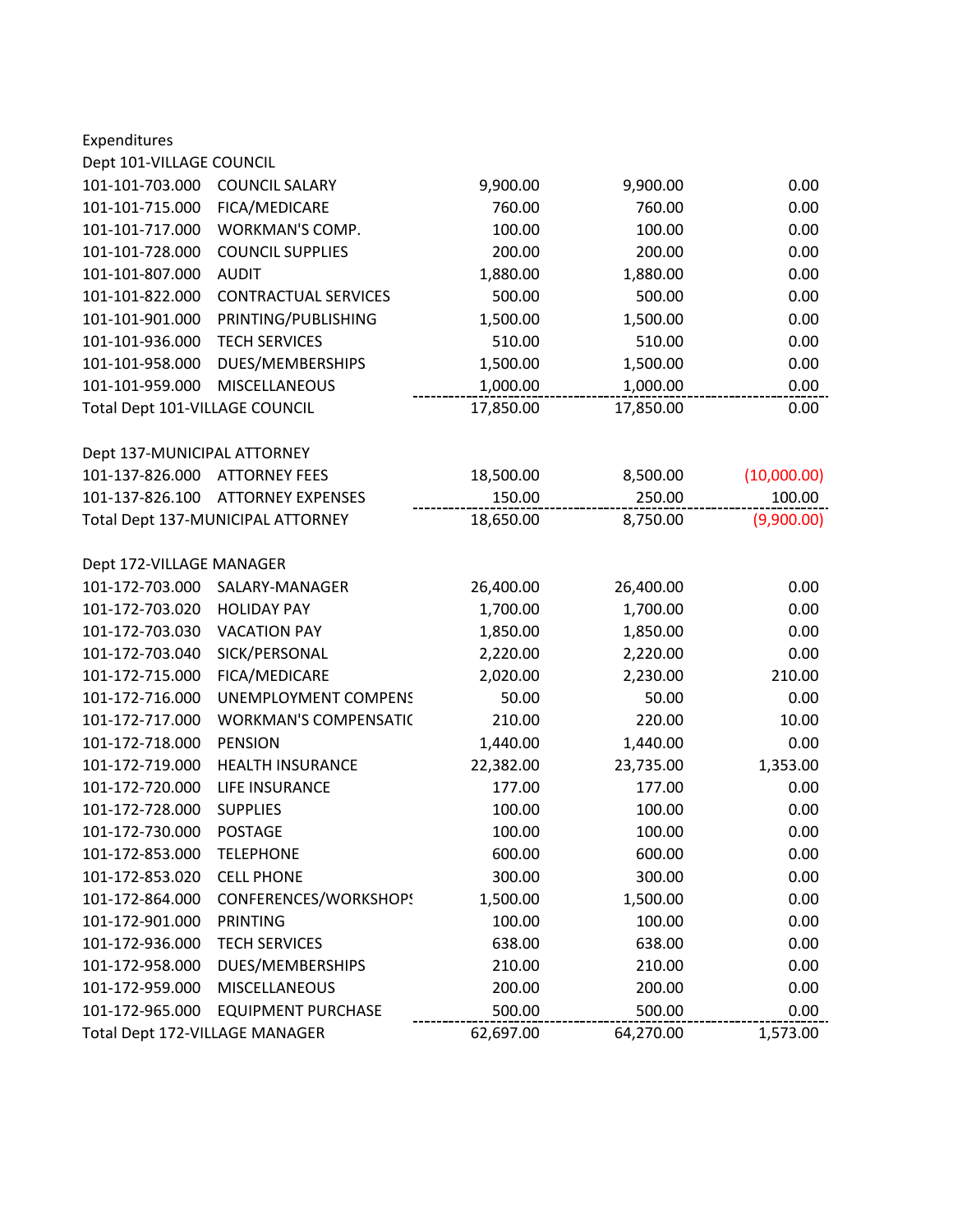| Dept 215-VILLAGE CLERK           |                             |           |           |          |
|----------------------------------|-----------------------------|-----------|-----------|----------|
| 101-215-703.000                  | SALARY-ADMIN. CLERK         | 13,470.00 | 13,470.00 | 0.00     |
| 101-215-703.020                  | <b>HOLIDAY PAY</b>          | 1,545.00  | 1,565.00  | 20.00    |
| 101-215-703.030                  | <b>VACATION PAY</b>         | 2,590.00  | 2,590.00  | 0.00     |
| 101-215-703.040                  | SICK/PERSONAL               | 2,073.00  | 2,600.00  | 527.00   |
| 101-215-715.000                  | FICA/MEDICARE               | 1,451.00  | 1,451.00  | 0.00     |
| 101-215-716.000                  | <b>UNEMPLOYMENT COMPENS</b> | 25.00     | 25.00     | 0.00     |
| 101-215-717.000                  | WORKERS COMP. FUND.         | 200.00    | 210.00    | 10.00    |
| 101-215-718.000                  | PENSION-ADMIN. CLERK        | 1,347.00  | 1,347.00  | 0.00     |
| 101-215-719.000                  | <b>HEALTH INSURANCE</b>     | 7,587.00  | 10,488.00 | 2,901.00 |
| 101-215-720.000                  | LIFE INSURANCE              | 177.00    | 177.00    | 0.00     |
| 101-215-722.000                  | <b>VISION REIMBURSEMENT</b> | 0.00      | 160.00    | 160.00   |
| 101-215-728.000                  | <b>SUPPLIES</b>             | 500.00    | 500.00    | 0.00     |
| 101-215-730.000                  | <b>POSTAGE</b>              | 630.00    | 630.00    | 0.00     |
| 101-215-830.000                  | <b>BANK SERVICE CHGS</b>    | 240.00    | 240.00    | 0.00     |
| 101-215-853.000                  | <b>TELEPHONE</b>            | 600.00    | 600.00    | 0.00     |
| 101-215-864.000                  | CONFERENCES/WORKSHOPS       | 195.00    | 195.00    | 0.00     |
| 101-215-901.000                  | <b>PRINTING</b>             | 3,000.00  | 3,500.00  | 500.00   |
| 101-215-936.000                  | <b>TECH SERVICES</b>        | 2,550.00  | 2,550.00  | 0.00     |
| 101-215-959.000                  | MISCELLANEOUS               | 100.00    | 100.00    | 0.00     |
| 101-215-965.000                  | <b>EQUIPMENT PURCHASE</b>   | 100.00    | 100.00    | 0.00     |
| Total Dept 215-VILLAGE CLERK     |                             | 38,380.00 | 42,498.00 | 4,118.00 |
|                                  |                             |           |           |          |
| Dept 253-VILLAGE TREASURER       |                             |           |           |          |
| 101-253-703.000                  | SALARY-TREASURER            | 7,105.00  | 7,105.00  | 0.00     |
| 101-253-715.000                  | FICA/MEDICARE               | 544.00    | 544.00    | 0.00     |
| 101-253-717.000                  | WORKMAN'S COMP.             | 35.00     | 35.00     | 0.00     |
| 101-253-728.000                  | <b>SUPPLIES</b>             | 100.00    | 100.00    | 0.00     |
| 101-253-730.000                  | <b>POSTAGE</b>              | 650.00    | 650.00    | 0.00     |
| 101-253-807.000                  | <b>AUDIT</b>                | 405.00    | 405.00    | 0.00     |
| 101-253-901.000                  | <b>PRINTING</b>             | 250.00    | 250.00    | 0.00     |
| 101-253-936.000                  | <b>TECH SERVICES</b>        | 829.00    | 829.00    | 0.00     |
| 101-253-959.000                  | MISCELLANEOUS               | 100.00    | 100.00    | 0.00     |
| 101-253-964.000                  | <b>REFUNDS</b>              | 250.00    | 895.00    | 645.00   |
| Total Dept 253-VILLAGE TREASURER |                             | 10,268.00 | 10,913.00 | 645.00   |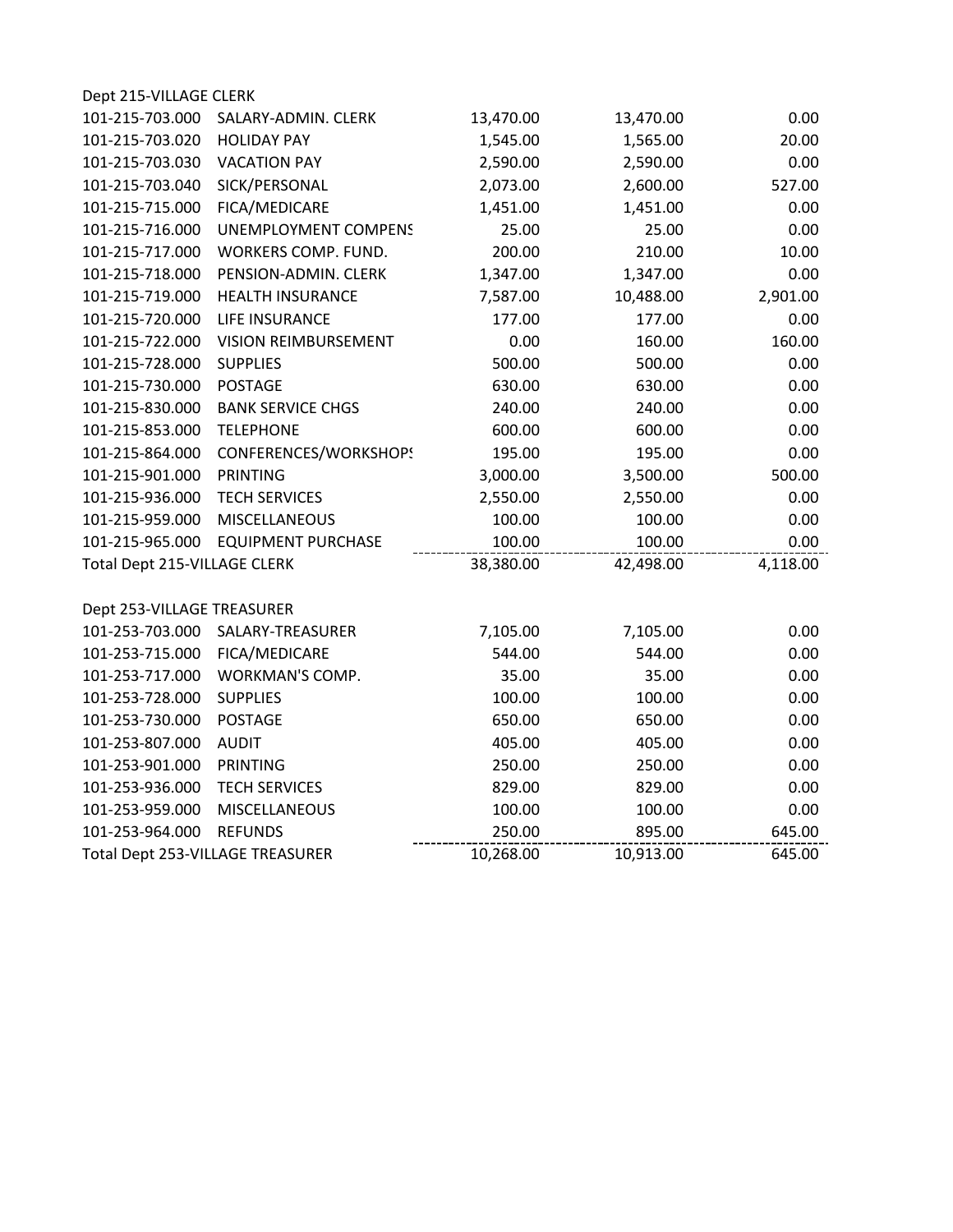| Dept 262-ELECTIONS          |                                  |           |           |                   |
|-----------------------------|----------------------------------|-----------|-----------|-------------------|
| 101-262-805.000             | <b>ELECTION SERVICES</b>         | 250.00    | 250.00    | 0.00              |
| Total Dept 262-ELECTIONS    |                                  | 250.00    | 250.00    | 0.00              |
| Dept 265-VILLAGE HALL       |                                  |           |           |                   |
| 101-265-776.000             | <b>SUPPLIES</b>                  | 1,000.00  | 1,000.00  | 0.00 <sub>1</sub> |
| 101-265-822.000             | <b>CONTRACTUAL SERVICES</b>      | 1,500.00  | 1,500.00  | 0.00              |
| 101-265-921.000             | <b>ELECTRIC</b>                  | 6,325.00  | 6,325.00  | 0.00              |
| 101-265-923.000             | <b>HEAT</b>                      | 6,000.00  | 6,500.00  | 500.00            |
| 101-265-931.000             | <b>REPAIRS &amp; MAINTENANCE</b> | 7,500.00  | 7,500.00  | 0.00              |
| 101-265-959.000             | <b>MISCELLANEOUS</b>             | 300.00    | 300.00    | 0.00              |
| Total Dept 265-VILLAGE HALL |                                  | 22,625.00 | 23,125.00 | 500.00            |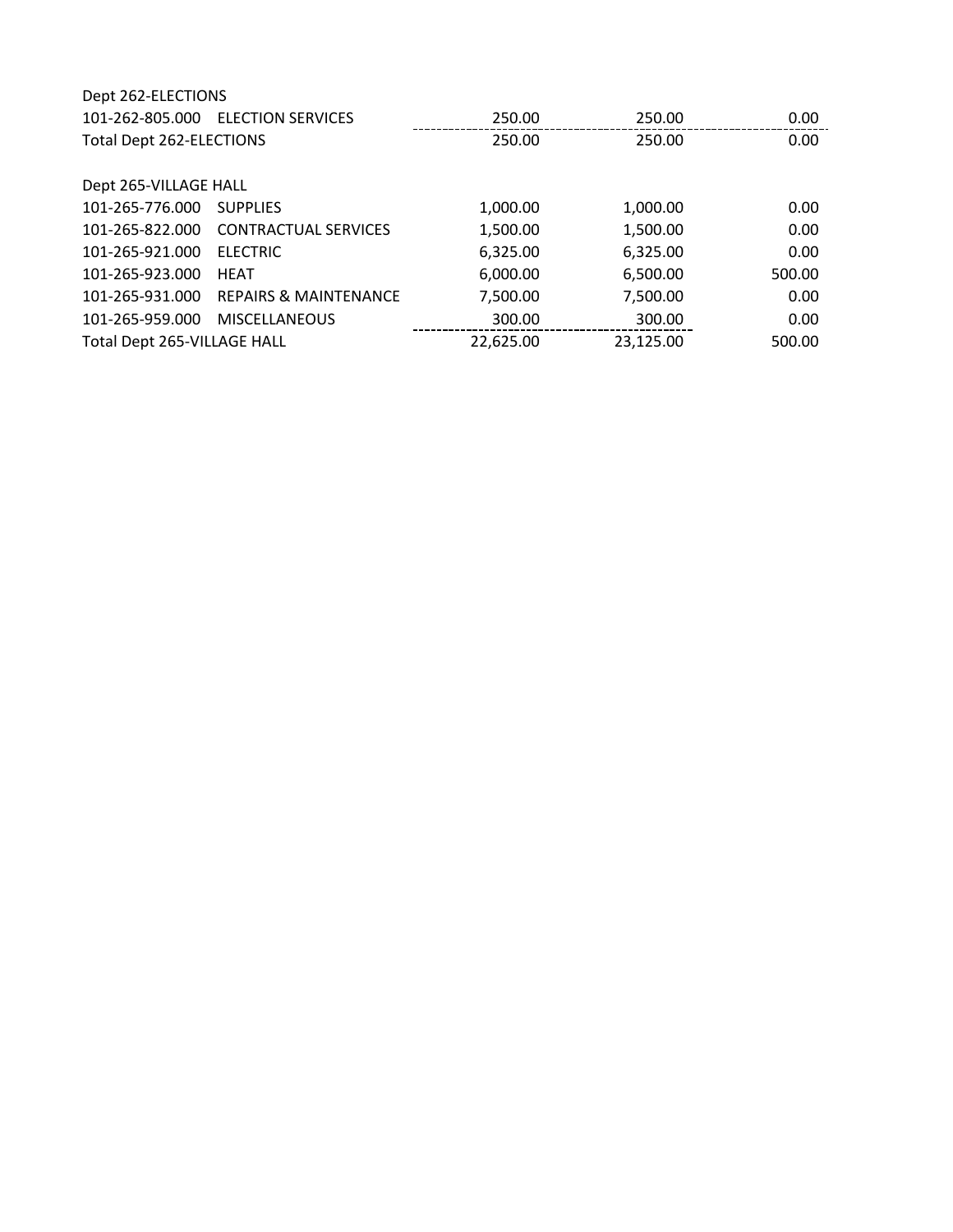| Dept 301-POLICE DEPARTMENT |                                  |            |            |             |
|----------------------------|----------------------------------|------------|------------|-------------|
| 101-301-703.000            | POLICE SALARY                    | 197,000.00 | 197,000.00 | 0.00        |
| 101-301-703.010            | <b>OVERTIME PAY</b>              | 7,500.00   | 7,500.00   | 0.00        |
| 101-301-703.020            | <b>HOLIDAY PAY</b>               | 7,365.00   | 7,365.00   | 0.00        |
| 101-301-703.030            | <b>VACATION PAY</b>              | 17,630.00  | 17,630.00  | 0.00        |
| 101-301-703.040            | SICK/PERSONAL                    | 14,000.00  | 14,000.00  | 0.00        |
| 101-301-703.050            | PART TIME SALARIES               | 20,000.00  | 20,000.00  | 0.00        |
| 101-301-715.000            | FICA/MEDICARE                    | 17,412.00  | 17,650.00  | 238.00      |
| 101-301-716.000            | UNEMPLOYMENT INSURAN(            | 150.00     | 150.00     | 0.00        |
| 101-301-717.000            | <b>WORKMAN'S COMP</b>            | 6,000.00   | 6,081.00   | 81.00       |
| 101-301-718.000            | <b>PENSION</b>                   | 7,275.00   | 7,275.00   | 0.00        |
| 101-301-719.000            | <b>HEALTH INSURANCE</b>          | 24,725.00  | 23,725.00  | (1,000.00)  |
| 101-301-719.100            | <b>INSURANCE BUY-OUT</b>         | 3,000.00   | 3,000.00   | 0.00        |
| 101-301-719.500            | <b>DISABILITY INSURANCE</b>      | 238.00     | 238.00     | 0.00        |
| 101-301-720.000            | LIFE INSURANCE                   | 1,764.00   | 1,764.00   | 0.00        |
| 101-301-722.000            | <b>VISION REIMBURSEMENT</b>      | 0.00       | 1,000.00   | 1,000.00    |
| 101-301-728.000            | <b>SUPPLIES</b>                  | 750.00     | 750.00     | 0.00        |
| 101-301-730.000            | <b>POSTAGE</b>                   | 100.00     | 100.00     | 0.00        |
| 101-301-756.000            | <b>MISCELLANEOUS</b>             | 700.00     | 700.00     | 0.00        |
| 101-301-768.000            | UNIFORMS/BOOTS/ETC               | 1,300.00   | 1,300.00   | 0.00        |
| 101-301-768.020            | RESERVE UNIFORMS/SUPPLI          | 700.00     | 700.00     | 0.00        |
| 101-301-768.100            | <b>UNIFORM CLEANING</b>          | 1,000.00   | 1,000.00   | 0.00        |
| 101-301-853.000            | <b>TELEPHONE</b>                 | 1,500.00   | 1,500.00   | 0.00        |
| 101-301-853.020            | <b>CELL PHONE</b>                | 1,020.00   | 1,020.00   | 0.00        |
| 101-301-853.030            | <b>RADIOS</b>                    | 762.00     | 1,462.00   | 700.00      |
| 101-301-865.000            | MILEAGE/TRAVEL EXP               | 400.00     | 400.00     | 0.00        |
| 101-301-901.000            | <b>PRINTING</b>                  | 400.00     | 400.00     | 0.00        |
| 101-301-936.000            | <b>TECH SERVICES</b>             | 2,506.00   | 2,506.00   | 0.00        |
| 101-301-937.000            | <b>LEIN SERVICE</b>              | 1,000.00   | 1,000.00   | 0.00        |
| 101-301-955.000            | <b>TRAINING FUNDS-STATE</b>      | 1,200.00   | 1,200.00   | 0.00        |
| 101-301-956.000            | <b>TRAINING FUNDS-VILLAGE</b>    | 2,500.00   | 2,500.00   | 0.00        |
| 101-301-958.000            | DUES/MEMBERSHIPS                 | 400.00     | 400.00     | 0.00        |
| 101-301-963.000            | <b>LIABILITY INSURANCE</b>       | 551.00     | 551.00     | 0.00        |
| 101-301-965.000            | <b>EQUIPMENT PURCHASE</b>        | 3,500.00   | 3,500.00   | 0.00        |
| 101-301-981.000            | <b>CAPITAL OUTLAY</b>            | 10,610.00  | 7,413.00   | (3, 197.00) |
| 101-301-999.610            | TRANSFER TO MOTOR POOL           | 28,000.00  | 28,000.00  | 0.00        |
|                            | Total Dept 301-POLICE DEPARTMENT | 382,958.00 | 380,780.00 | (2, 178.00) |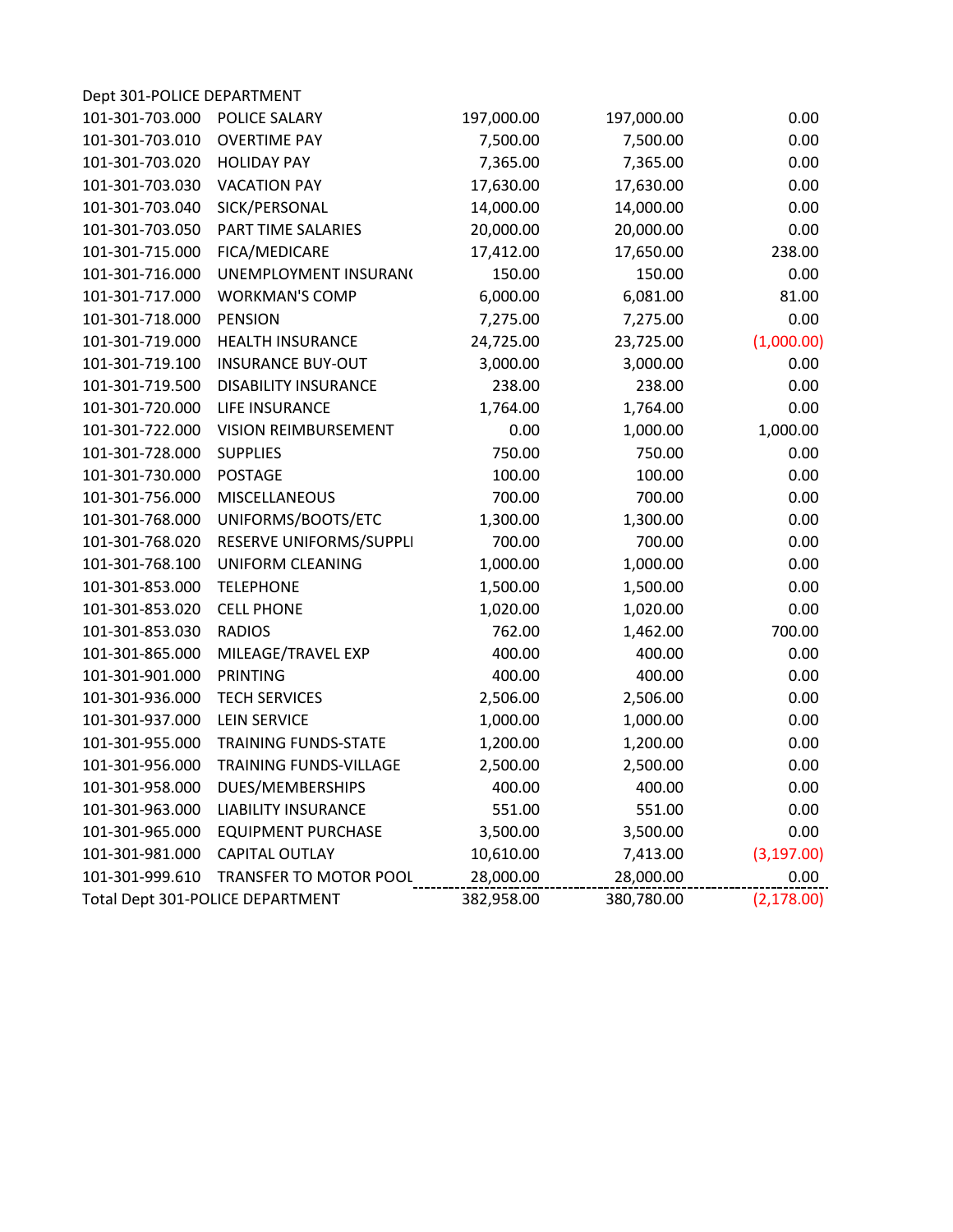| Dept 302-CROSSING GUARDS       |                                        |           |           |          |
|--------------------------------|----------------------------------------|-----------|-----------|----------|
| 101-302-703.050                | <b>SALARIES PART-TIME</b>              | 7,259.00  | 7,259.00  | 0.00     |
| 101-302-715.000                | FICA/MEDICARE                          | 556.00    | 556.00    | 0.00     |
|                                | 101-302-717.000 WORKMAN'S COMP         | 250.00    | 250.00    | 0.00     |
| 101-302-756.000                | <b>OPERATING SUPPLIES</b>              | 0.00      | 35.00     | 35.00    |
| Total Dept 302-CROSSING GUARDS |                                        | 8,065.00  | 8,100.00  | 35.00    |
| Dept 371-BUILDING INSPECTOR    |                                        |           |           |          |
|                                | 101-371-802.000 CODE ENFORCE/CONTRACTU | 1,200.00  | 1,200.00  | 0.00     |
| 101-371-822.000                | <b>BUILDING INSPECTOR FEES</b>         | 2,250.00  | 2,250.00  | 0.00     |
| 101-371-823.000                | MECHANICAL INSPECTOR FE                | 620.00    | 1,350.00  | 730.00   |
| 101-371-959.000                | <b>MISCELLANEOUS</b>                   | 200.00    | 200.00    | 0.00     |
|                                | Total Dept 371-BUILDING INSPECTOR      | 4,270.00  | 5,000.00  | 730.00   |
| Dept 441-DPW                   |                                        |           |           |          |
| 101-441-703.000                | <b>SALARIES</b>                        | 21,509.00 | 21,509.00 | 0.00     |
| 101-441-703.010                | <b>OVERTIME PAY</b>                    | 1,000.00  | 1,011.00  | 11.00    |
| 101-441-715.000                | FICA/MEDICARE                          | 1,665.00  | 1,665.00  | 0.00     |
| 101-441-716.000                | UNEMPLOYMENT INSURAN(                  | 150.00    | 150.00    | 0.00     |
| 101-441-717.000                | <b>WORKMAN'S COMP</b>                  | 825.00    | 825.00    | 0.00     |
| 101-441-776.000                | <b>SUPPLIES</b>                        | 500.00    | 500.00    | 0.00     |
| 101-441-836.000                | <b>CDL EXPENSES</b>                    | 500.00    | 600.00    | 100.00   |
| 101-441-853.000                | <b>TELEPHONE</b>                       | 750.00    | 750.00    | 0.00     |
| 101-441-921.000                | <b>ELECTRIC</b>                        | 3,075.00  | 3,075.00  | 0.00     |
| 101-441-923.000                | <b>HEAT</b>                            | 3,700.00  | 4,500.00  | 800.00   |
| 101-441-926.000                | <b>STREET LIGHTS</b>                   | 18,200.00 | 18,200.00 | 0.00     |
| 101-441-931.000                | <b>BUILDING REPAIRS &amp; MAINT</b>    | 14,890.00 | 14,890.00 | 0.00     |
| 101-441-934.000                | <b>CONTRACTUAL SERVICES</b>            | 2,636.00  | 2,636.00  | 0.00     |
| 101-441-943.000                | PW EQUIPMENT RENTALGEI                 | 3,750.00  | 3,750.00  | 0.00     |
| 101-441-959.000                | MISCELLANEOUS                          | 250.00    | 250.00    | 0.00     |
| 101-441-963.000                | MULTI-PERIL INSURANCE                  | 551.00    | 551.00    | 0.00     |
|                                | 101-441-981.000 CAPITAL OUTLAY         | 2,086.00  | 2,086.00  | 0.00     |
| Total Dept 441-DPW             |                                        | 76,037.00 | 76,948.00 | 911.00   |
| Dept 444-SIDEWALKS             |                                        |           |           |          |
|                                | 101-444-781.000 SIDEWALK MATERIALS     | 3,855.00  | 3,100.00  | (755.00) |
| Total Dept 444-SIDEWALKS       |                                        | 3,855.00  | 3,100.00  | (755.00) |
|                                | Dept 749-COMMUNITY PROMOTION           |           |           |          |
|                                | 101-749-885.000 PUBLIC RELATIONS       | 100.00    | 100.00    | 0.00     |
|                                | 101-749-901.000 PRINTING/PUBLISHING    | 100.00    | 100.00    | 0.00     |
|                                | Total Dept 749-COMMUNITY PROMOTION     | 200.00    | 200.00    | 0.00     |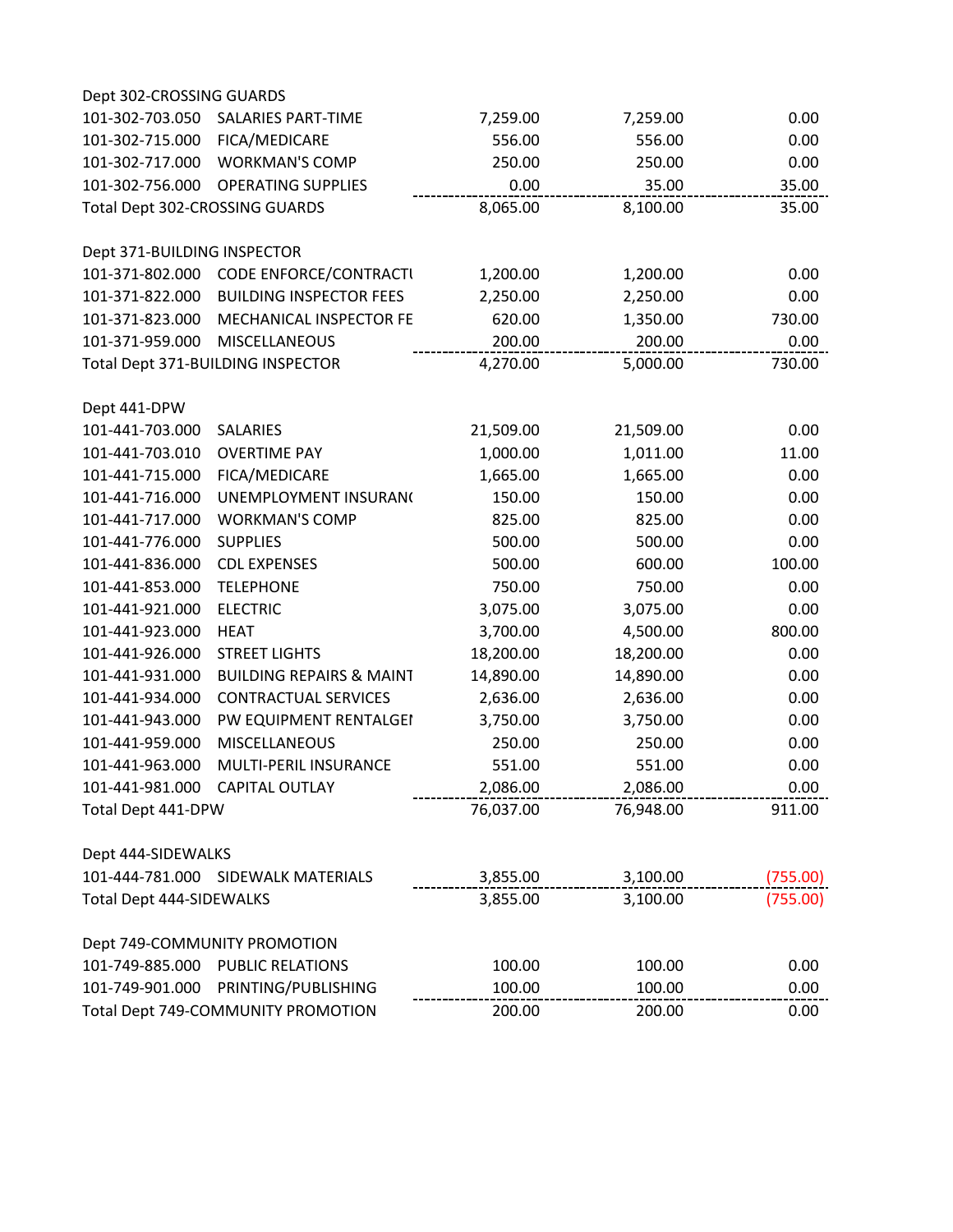| Dept 751-PARKS AND RECREATION             |                                     |            |            |            |
|-------------------------------------------|-------------------------------------|------------|------------|------------|
| 101-751-703.000                           | SALARIES-LEISURE SERVICES           | 9,336.00   | 9,653.00   | 317.00     |
| 101-751-703.010                           | <b>OVERTIME</b>                     | 57.00      | 75.00      | 18.00      |
| 101-751-703.050                           | SALARIES-LIFEGUARDS                 | 11,650.00  | 11,650.00  | 0.00       |
| 101-751-703.051                           | <b>TEMPORARY SALARIES</b>           | 2,000.00   | 2,000.00   | 0.00       |
| 101-751-715.000                           | FICA/MEDICARE                       | 1,777.00   | 1,785.00   | 8.00       |
| 101-751-717.000                           | WORKMAN'S COMP.                     | 550.00     | 590.00     | 40.00      |
| 101-751-756.000                           | <b>SUPPLIES &amp; MAINTENANCE</b>   | 3,000.00   | 3,250.00   | 250.00     |
| 101-751-901.000                           | PRINTING/PUBLISHING                 | 500.00     | 500.00     | 0.00       |
| 101-751-921.000                           | <b>ELECTRIC</b>                     | 550.00     | 550.00     | 0.00       |
| 101-751-930.000                           | <b>REPAIRS</b>                      | 4,500.00   | 4,500.00   | 0.00       |
| 101-751-943.000                           | <b>EQUIP.RENTAL TRANSFER</b>        | 8,500.00   | 9,500.00   | 1,000.00   |
| 101-751-958.010                           | LIFEGUARD CERTIFICATIONS            | 600.00     | 362.00     | (238.00)   |
| 101-751-959.000                           | <b>MISCELLANEOUS</b>                | 100.00     | 0.00       | (100.00)   |
| 101-751-964.000                           | <b>REFUNDS</b>                      | 140.00     | 140.00     | 0.00       |
| 101-751-985.000                           | <b>COMMUNITY PROJECTS</b>           | 8,600.00   | 8,900.00   | 300.00     |
|                                           | Total Dept 751-PARKS AND RECREATION | 51,860.00  | 53,455.00  | 1,595.00   |
| <b>TOTAL Expenditures</b>                 |                                     | 697,965.00 | 695,239.00 | (2,726.00) |
| Fund 101 - GENERAL FUND:                  |                                     |            |            |            |
| <b>TOTAL REVENUES</b>                     |                                     | 697,965.00 | 695,239.00 | (2,726.00) |
| <b>TOTAL EXPENDITURES</b>                 |                                     | 697,965.00 | 695,239.00 | (2,726.00) |
| <b>NET OF REVENUES &amp; EXPENDITURES</b> |                                     | 0.00       | 0.00       | 0.00       |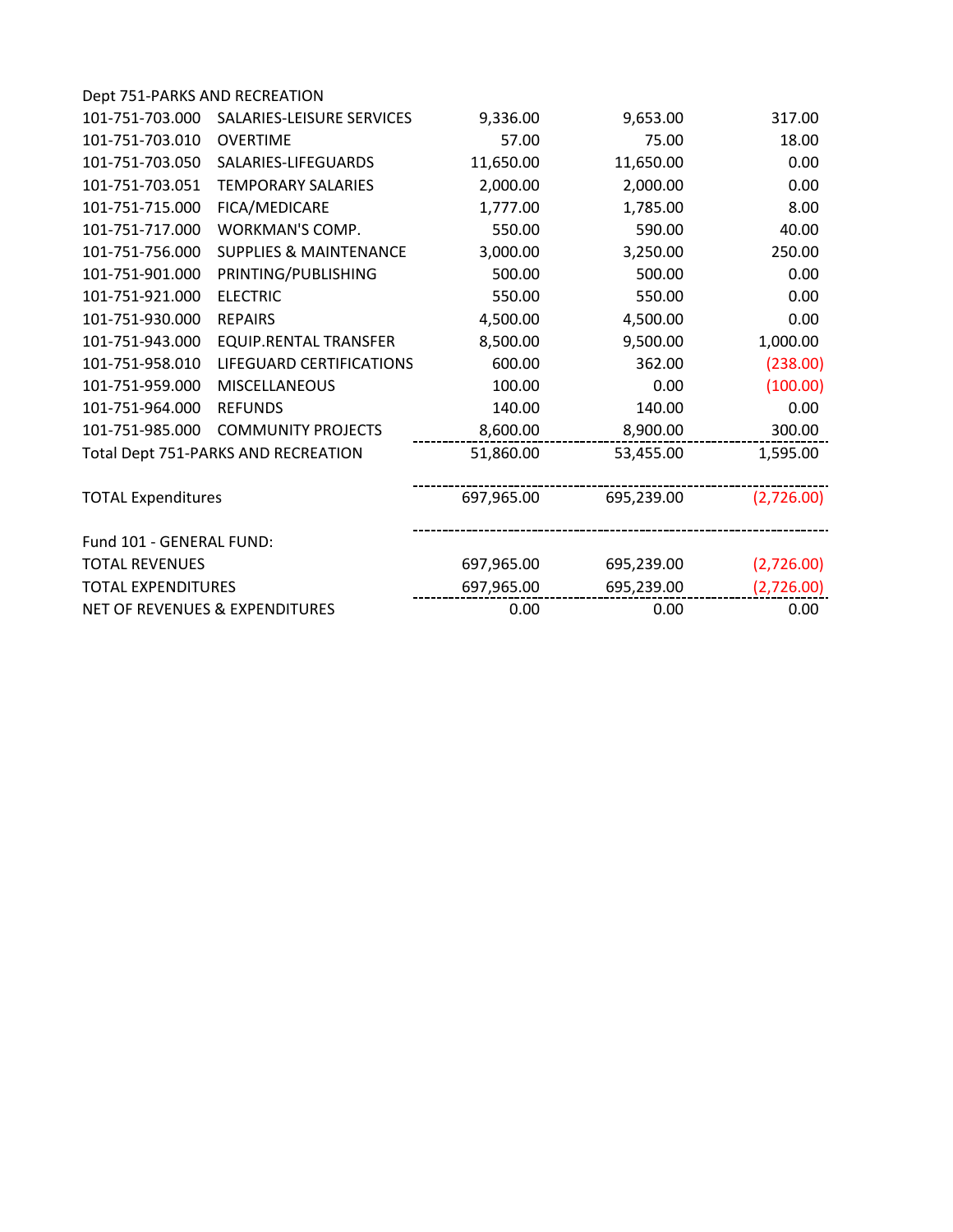# Fund 202 ‐ MAJOR ROADS

| Revenues                          |                               |            |            |           |
|-----------------------------------|-------------------------------|------------|------------|-----------|
| Dept 000                          |                               |            |            |           |
| 202-000-546.000                   | <b>STATE OF MICHIGAN</b>      | 93,000.00  | 93,000.00  | 0.00      |
| 202-000-546.020                   | <b>GRANT</b>                  | 100,000.00 | 119,711.00 | 19,711.00 |
| 202-000-664.100                   | <b>INTEREST ON INVESTMENT</b> | 0.00       | 0.00       | 0.00      |
| 202-000-676.000                   | REIMBURSEMENTS                | 0.00       | 0.00       | 0.00      |
| 202-000-679.230                   | <b>TRANSFER FROM STREETS</b>  | 42,030.00  | 41,307.00  | (723.00)  |
| Total Dept 000                    |                               | 235,030.00 | 254,018.00 | 18,988.00 |
| <b>TOTAL Revenues</b>             |                               | 235,030.00 | 254,018.00 | 18,988.00 |
| Expenditures                      |                               |            |            |           |
| Dept 290-CONTINGENCY              |                               |            |            |           |
| 202-290-969.000 CONTINGENCY       |                               | 124,428.00 | 136,480.00 | 12,052.00 |
| Total Dept 290-CONTINGENCY        |                               | 124,428.00 | 136,480.00 | 12,052.00 |
|                                   |                               |            |            |           |
| Dept 463-MAINTENANCE              |                               |            |            |           |
| 202-463-703.000                   | SALARIES-MAINTENANCE          | 10,148.00  | 11,200.00  | 1,052.00  |
| 202-463-703.010                   | <b>OVERTIME PAY</b>           | 40.00      | 50.00      | 10.00     |
| 202-463-715.000                   | SOCIAL SECURITY               | 776.00     | 896.00     | 120.00    |
| 202-463-717.000                   | WORKMAN'S COMP.               | 1,893.00   | 1,893.00   | 0.00      |
| 202-463-782.000                   | <b>MATERIALS</b>              | 750.00     | 750.00     | 0.00      |
| 202-463-812.000                   | <b>ENGINEERING</b>            | 975.00     | 975.00     | 0.00      |
| 202-463-864.000                   | CONFERENCES/WORKSHOPS         | 150.00     | 150.00     | 0.00      |
| 202-463-943.000                   | <b>EQUIPMENT RENTAL</b>       | 17,500.00  | 17,500.00  | 0.00      |
| 202-463-963.000                   | <b>LIABILITY</b>              | 755.00     | 755.00     | 0.00      |
| 202-463-981.000                   | <b>CAPITAL OUTLAY</b>         | 40,476.00  | 42,500.00  | 2,024.00  |
| <b>Total Dept 463-MAINTENANCE</b> |                               | 73,463.00  | 76,669.00  | 3,206.00  |
| Dept 474-TRAFFIC                  |                               |            |            |           |
| 202-474-703.000                   | SALARIES-TRAFFIC SERVICES     | 1,471.00   | 1,471.00   | 0.00      |
| 202-474-715.000                   | SOCIAL SECURITY               | 113.00     | 113.00     | 0.00      |
| 202-474-822.000                   | CONTRACTUAL                   | 1,400.00   | 1,400.00   | 0.00      |
| 202-474-940.000                   | LEASE/RENTAL                  | 3,956.00   | 4,000.00   | 44.00     |
| 202-474-943.000                   | <b>EQUIPMENT RENTAL</b>       | 500.00     | 500.00     | 0.00      |
| Total Dept 474-TRAFFIC            |                               | 7,440.00   | 7,484.00   | 44.00     |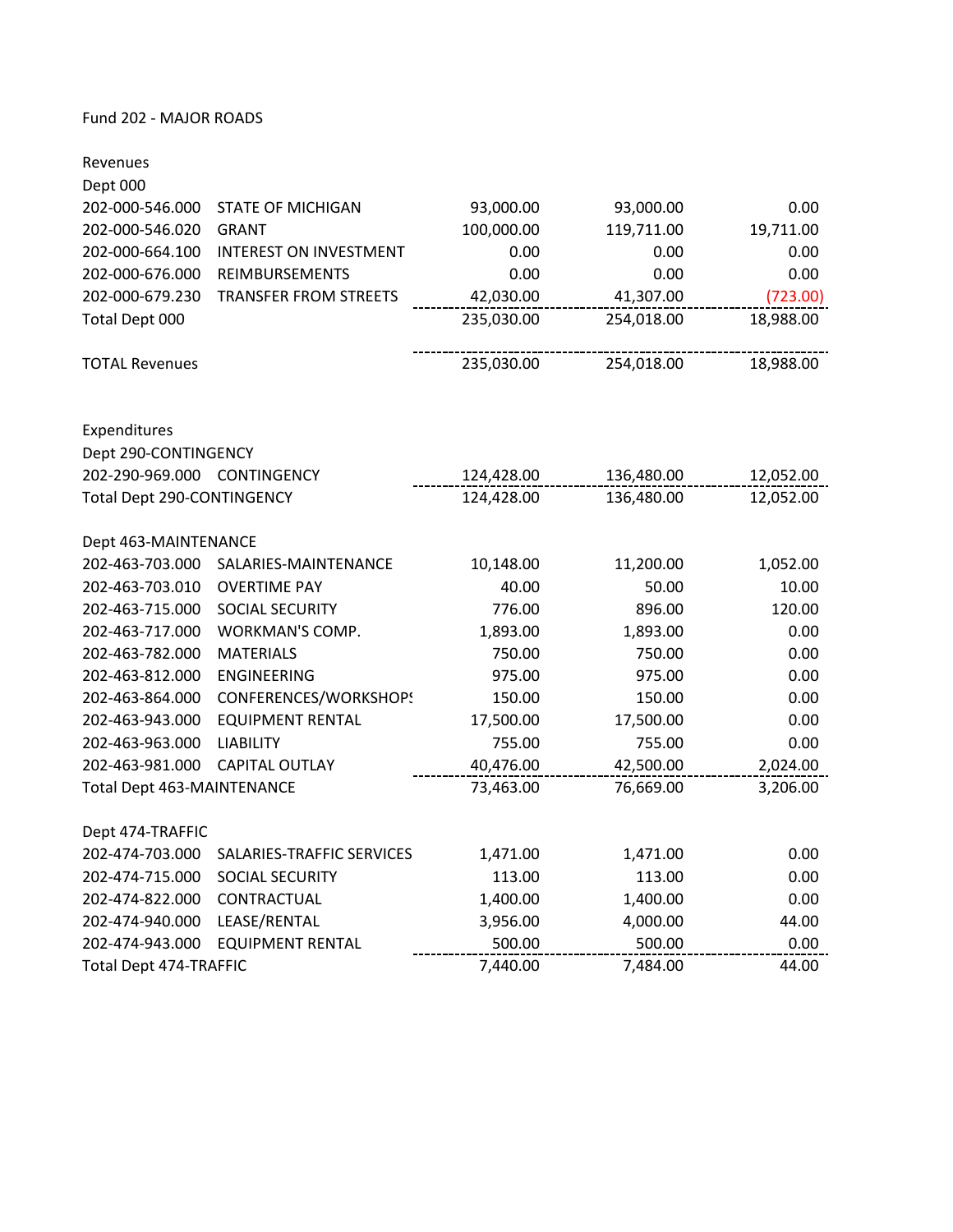| Dept 479-ICE/SNOW             |                                |            |            |           |
|-------------------------------|--------------------------------|------------|------------|-----------|
| 202-479-703.000               | SALARIES-SNOW & ICE REMI       | 5,628.00   | 6,628.00   | 1,000.00  |
| 202-479-703.010               | <b>OVERTIME PAY</b>            | 3,000.00   | 3,000.00   | 0.00      |
| 202-479-715.000               | SOCIAL SECURITY                | 345.00     | 531.00     | 186.00    |
| 202-479-782.000               | <b>MATERIALS</b>               | 5,000.00   | 5,000.00   | 0.00      |
| 202-479-943.000               | <b>EQUIPMENT RENTAL</b>        | 7,500.00   | 10,000.00  | 2,500.00  |
| Total Dept 479-ICE/SNOW       |                                | 21,473.00  | 25,159.00  | 3,686.00  |
| Dept 483-ADMINISTRATION       |                                |            |            |           |
| 202-483-703.172               | <b>MANAGER SALARY</b>          | 2,400.00   | 2,400.00   | 0.00      |
| 202-483-703.215               | <b>CLERK SALARY</b>            | 4,490.00   | 4,490.00   | 0.00      |
| 202-483-715.000               | SOCIAL SECURITY                | 526.00     | 526.00     | 0.00      |
| 202-483-807.000               | <b>AUDIT</b>                   | 810.00     | 810.00     | 0.00      |
| Total Dept 483-ADMINISTRATION |                                | 8,226.00   | 8,226.00   | 0.00      |
| <b>TOTAL Expenditures</b>     |                                | 235,030.00 | 254,018.00 | 18,988.00 |
| Fund 202 - MAJOR ROADS:       |                                |            |            |           |
| <b>TOTAL REVENUES</b>         |                                | 235,030.00 | 254,018.00 | 18,988.00 |
| <b>TOTAL EXPENDITURES</b>     |                                | 235,030.00 | 254,018.00 | 18,988.00 |
|                               | NET OF REVENUES & EXPENDITURES | 0.00       | 0.00       | 0.00      |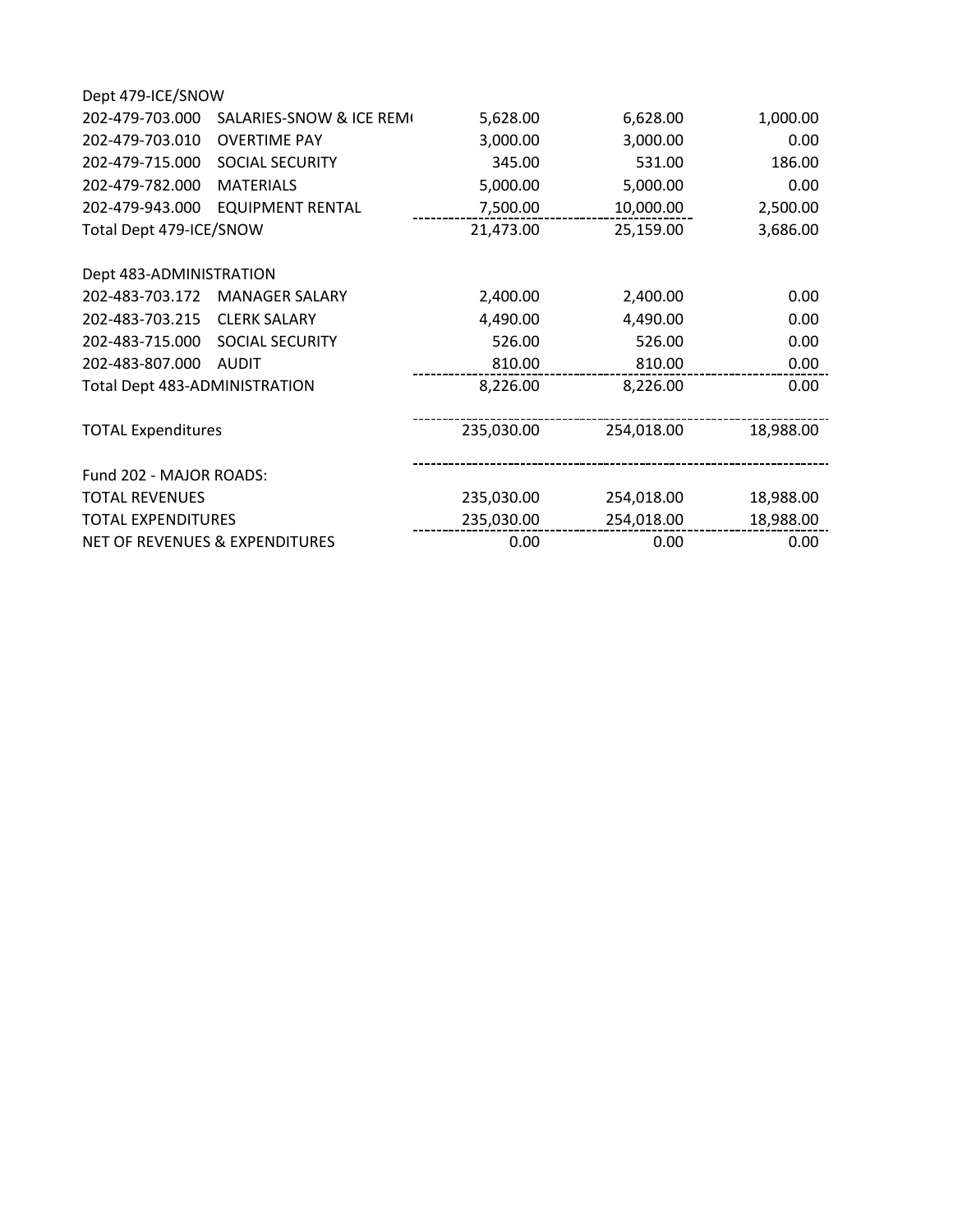# Fund 203 ‐ LOCAL ROADS

| Revenues                          |                                       |            |            |              |
|-----------------------------------|---------------------------------------|------------|------------|--------------|
| Dept 000                          | <b>COUNTY ROAD MILLAGE</b>            |            |            |              |
| 203-000-403.500                   |                                       | 27,000.00  | 26,925.00  | (75.00)      |
| 203-000-546.000                   | <b>STATE OF MICHIGAN</b>              | 39,000.00  | 39,000.00  | 0.00         |
| 203-000-664.100                   | <b>INTEREST ON INVESTMENT</b>         | 100.00     | 100.00     | 0.00         |
| 203-000-676.000                   | REIMBURSEMENTS                        | 666,743.00 | 620,000.00 | (46, 743.00) |
| 203-000-679.230                   | <b>TRANSFER FROM STREETS</b>          | 73,670.00  | 72,455.00  | (1,215.00)   |
| Total Dept 000                    |                                       | 806,513.00 | 758,480.00 | (48,033.00)  |
| <b>TOTAL Revenues</b>             |                                       | 806,513.00 | 758,480.00 | (48,033.00)  |
| Expenditures                      |                                       |            |            |              |
| Dept 451-NEW CONSTRUCTION         |                                       |            |            |              |
|                                   | 203-451-822.000 CONTRACTUAL-NEW CONST | 666,743.00 | 622,000.00 | (44, 743.00) |
|                                   | Total Dept 451-NEW CONSTRUCTION       | 666,743.00 | 622,000.00 | (44, 743.00) |
| Dept 463-MAINTENANCE              |                                       |            |            |              |
| 203-463-703.000                   | SALARIES-MAINTENANCE                  | 22,988.00  | 22,988.00  | 0.00         |
| 203-463-703.010                   | <b>OVERTIME PAY</b>                   | 115.00     | 115.00     | 0.00         |
| 203-463-715.000                   | SOCIAL SECURITY                       | 1,759.00   | 1,759.00   | 0.00         |
| 203-463-717.000                   | WORKMAN'S COMP.                       | 1,893.00   | 1,893.00   | 0.00         |
| 203-463-782.000                   | <b>MATERIALS</b>                      | 750.00     | 750.00     | 0.00         |
| 203-463-812.000                   | <b>ENGINEERING</b>                    | 900.00     | 900.00     | 0.00         |
| 203-463-822.000                   | CONTRACTUAL                           | 1,000.00   | 1,000.00   | 0.00         |
| 203-463-864.000                   | CONFERENCES/WORKSHOPS                 | 250.00     | 250.00     | 0.00         |
| 203-463-943.000                   | <b>EQUIPMENT RENTAL</b>               | 24,000.00  | 27,500.00  | 3,500.00     |
| 203-463-963.000                   | <b>LIABILITY</b>                      | 755.00     | 755.00     | 0.00         |
| 203-463-981.000                   | CAPITAL OUTLAY                        | 45,018.00  | 38,000.00  | (7,018.00)   |
| <b>Total Dept 463-MAINTENANCE</b> |                                       | 99,428.00  | 95,910.00  | (3,518.00)   |
| Dept 474-TRAFFIC                  |                                       |            |            |              |
| 203-474-703.000                   | SALARIES-TRAFFIC SERVICES             | 4,566.00   | 4,566.00   | 0.00         |
| 203-474-715.000                   | SOCIAL SECURITY                       | 350.00     | 350.00     | 0.00         |
| 203-474-921.000                   | <b>ELECTRIC</b>                       | 800.00     | 800.00     | 0.00         |
| 203-474-940.000                   | LEASE/RENTAL                          | 1,978.00   | 2,000.00   | 22.00        |
| 203-474-943.000                   | <b>TRAFFIC SERVICE EQUIP REN</b>      | 1,500.00   | 1,500.00   | 0.00         |
| <b>Total Dept 474-TRAFFIC</b>     |                                       | 9,194.00   | 9,216.00   | 22.00        |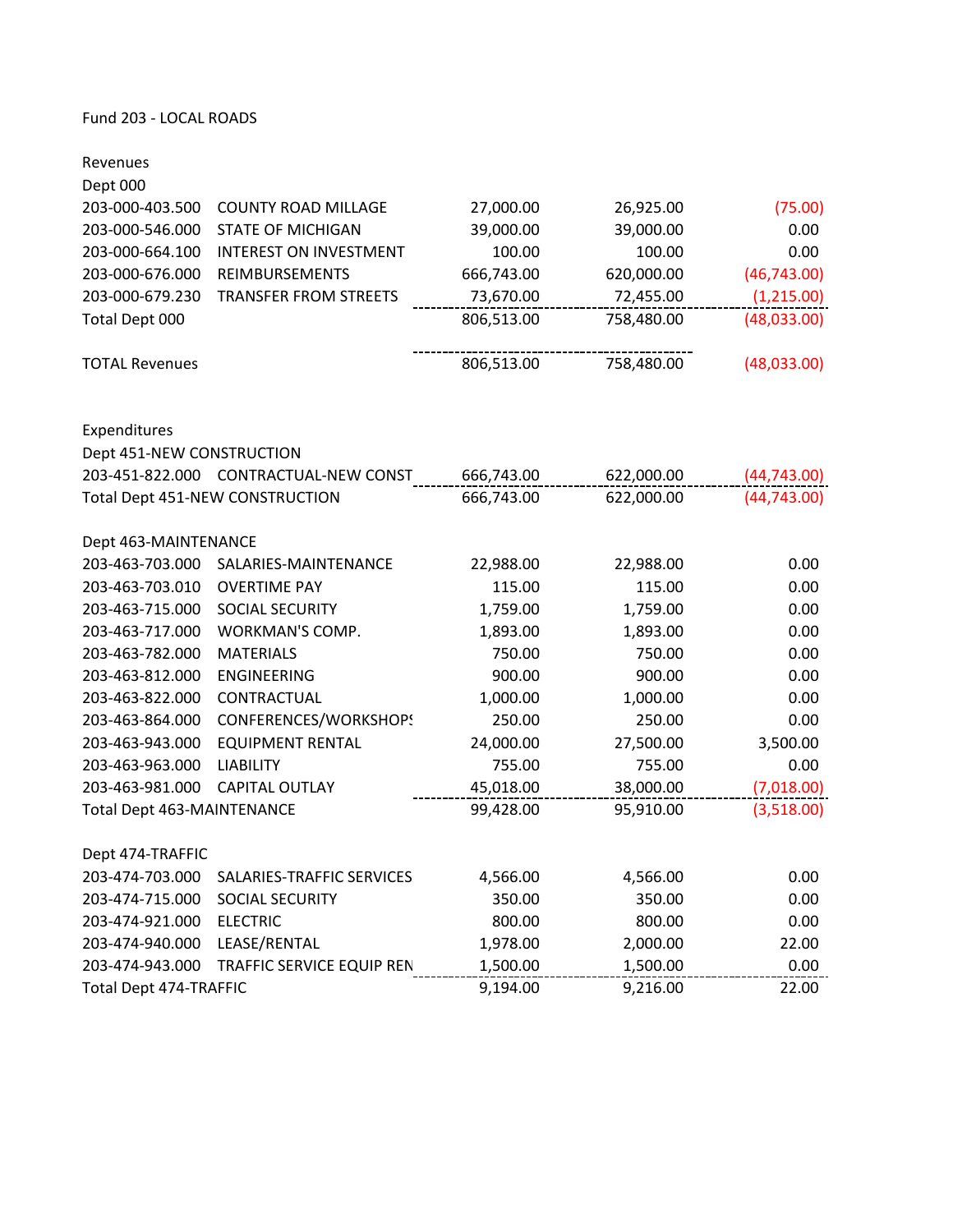| Dept 479-ICE/SNOW                           |            |            |             |
|---------------------------------------------|------------|------------|-------------|
| 203-479-703.000<br>SALARIES-SNOW & ICE REMI | 7,454.00   | 7,454.00   | 0.00        |
| 203-479-703.010<br><b>OVERTIME PAY</b>      | 1,000.00   | 1,000.00   | 0.00        |
| 203-479-715.000<br><b>SOCIAL SECURITY</b>   | 570.00     | 570.00     | 0.00        |
| 203-479-782.000<br><b>MATERIALS</b>         | 6,500.00   | 6,500.00   | 0.00        |
| 203-479-933.000<br>MAILBOX REPLACEMENT      | 500.00     | 500.00     | 0.00        |
| 203-479-943.000<br><b>EQUIPMENT RENTAL</b>  | 7,080.00   | 7,080.00   | 0.00        |
| Total Dept 479-ICE/SNOW                     | 23,104.00  | 23,104.00  | 0.00        |
| Dept 483-ADMINISTRATION                     |            |            |             |
| 203-483-703.172<br><b>MANAGER SALARY</b>    | 2,400.00   | 2,400.00   | 0.00        |
| 203-483-703.215<br><b>CLERK SALARY</b>      | 4,490.00   | 4,490.00   | 0.00        |
| 203-483-715.000 SOCIAL SECURITY             | 344.00     | 550.00     | 206.00      |
| 203-483-807.000<br><b>AUDIT</b>             | 810.00     | 810.00     | 0.00        |
| Total Dept 483-ADMINISTRATION               | 8,044.00   | 8,250.00   | 206.00      |
| <b>TOTAL Expenditures</b>                   | 806,513.00 | 758,480.00 | (48,033.00) |
| Fund 203 - LOCAL ROADS:                     |            |            |             |
| <b>TOTAL REVENUES</b>                       | 806,513.00 | 758,480.00 | (48,033.00) |
| <b>TOTAL EXPENDITURES</b>                   | 806,513.00 | 758,480.00 | (48,033.00) |
| NET OF REVENUES & EXPENDITURES              | 0.00       | 0.00       | 0.00        |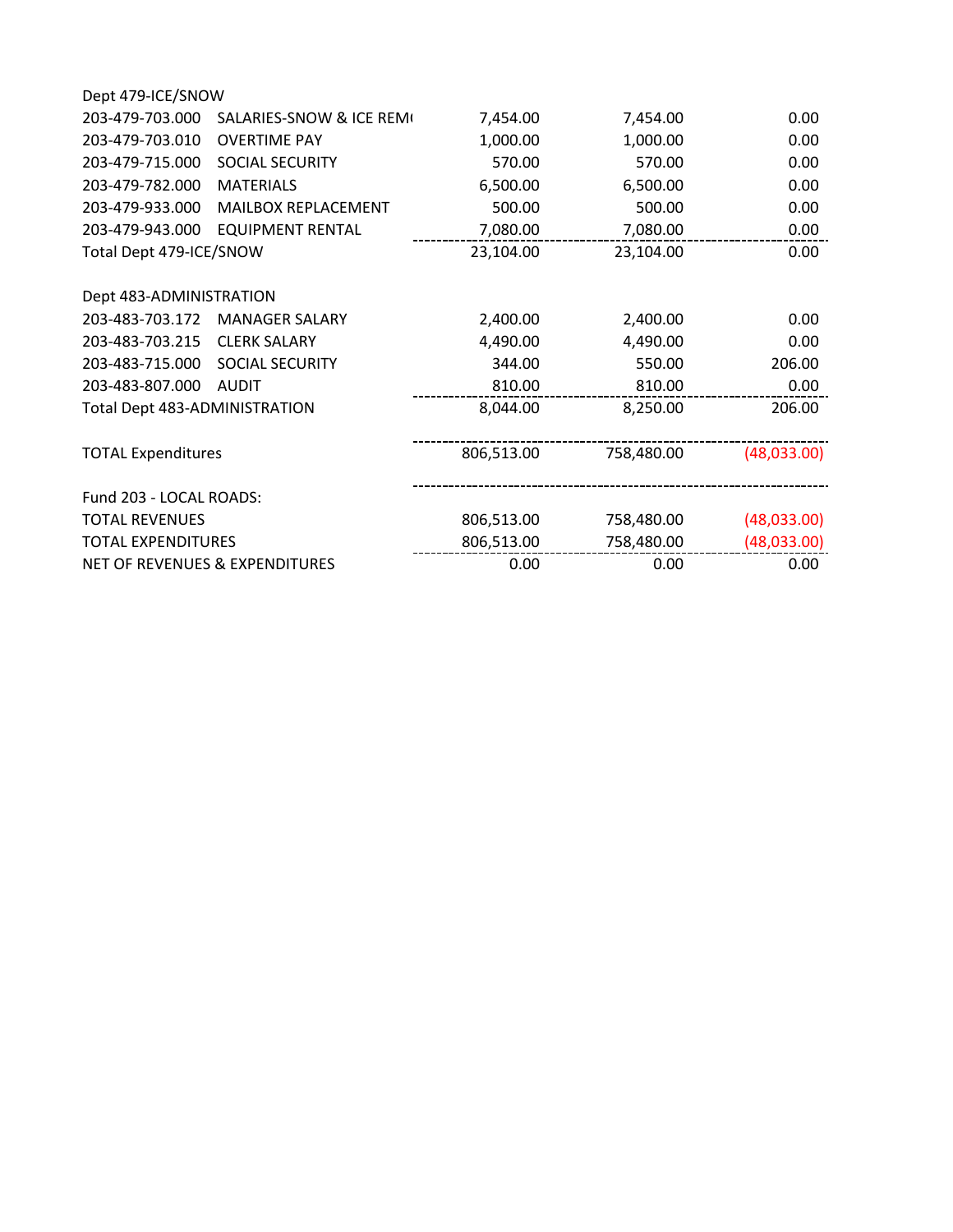## Fund 213 ‐ SALVAGE VEHICLE INSPECTIONS

| Revenues                                  |                                         |           |           |          |
|-------------------------------------------|-----------------------------------------|-----------|-----------|----------|
| Dept 000                                  |                                         |           |           |          |
| 213-000-610.000                           | <b>VEHICLE INSPECTION FEE</b>           | 12,400.00 | 14,150.00 | 1,750.00 |
| 213-000-664.100                           | <b>INTEREST INCOME</b>                  | 10.00     | 10.00     | 0.00     |
| Total Dept 000                            |                                         | 12,410.00 | 14,160.00 | 1,750.00 |
|                                           |                                         |           |           |          |
| <b>TOTAL Revenues</b>                     |                                         | 12,410.00 | 14,160.00 | 1,750.00 |
|                                           |                                         |           |           |          |
| Expenditures                              |                                         |           |           |          |
| Dept 301-POLICE DEPARTMENT                |                                         |           |           |          |
| 213-301-703.011                           | <b>VEHICLE INSPECTION</b>               | 7,133.00  | 8,500.00  | 1,367.00 |
| 213-301-715.000                           | FICA/MEDICARE                           | 545.58    | 680.00    | 134.42   |
| 213-301-776.000                           | <b>OPERATING SUPPLIES</b>               | 3,685.53  | 3,480.00  | (205.53) |
| 213-301-865.500                           | VEH INSP MILEAGE/EXPENSI                | 1,045.89  | 1,500.00  | 454.11   |
|                                           | Total Dept 301-POLICE DEPARTMENT        | 12,410.00 | 14,160.00 | 1,750.00 |
|                                           |                                         |           |           |          |
| <b>TOTAL Expenditures</b>                 |                                         | 12,410.00 | 14,160.00 | 1,750.00 |
|                                           | Fund 213 - SALVAGE VEHICLE INSPECTIONS: |           |           |          |
| <b>TOTAL REVENUES</b>                     |                                         | 12,410.00 | 14,160.00 | 1,750.00 |
| <b>TOTAL EXPENDITURES</b>                 |                                         | 12,410.00 | 14,160.00 | 1,750.00 |
| <b>NET OF REVENUES &amp; EXPENDITURES</b> |                                         | 0.00      | 0.00      | 0.00     |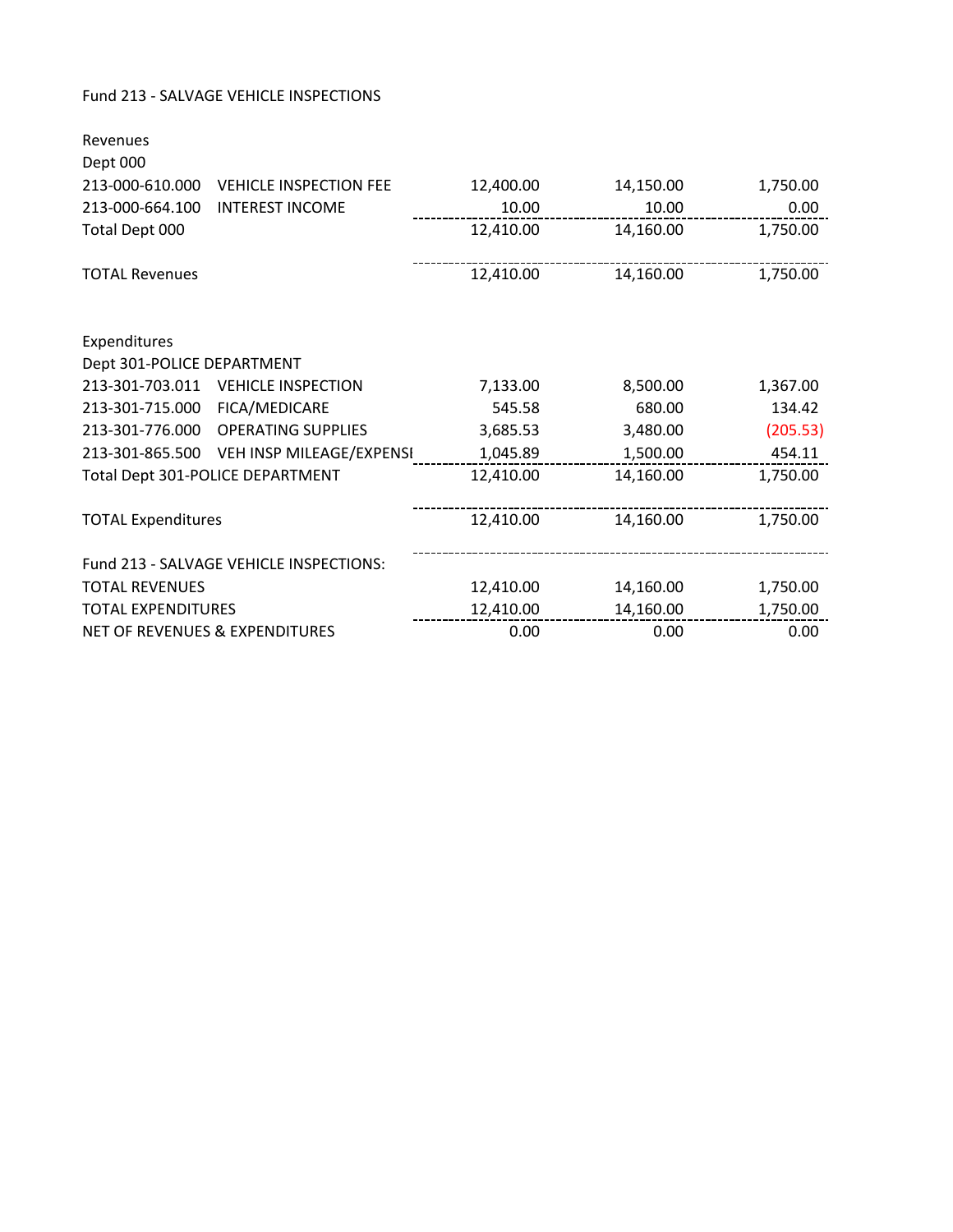Fund 230 ‐ STREETS

| Revenues                                  |                                     |            |            |            |
|-------------------------------------------|-------------------------------------|------------|------------|------------|
| Dept 000                                  |                                     |            |            |            |
| 230-000-403.000                           | <b>STREETS-PROPERTY TAXES</b>       | 85,150.00  | 84,000.00  | (1,150.00) |
| 230-000-410.000                           | PERSONAL PROPERTY TAX               | 30,000.00  | 29,677.00  | (323.00)   |
| 230-000-411.000                           | <b>DELINQUENT TAX</b>               | 0.00       | 0.00       | 0.00       |
| 230-000-445.000                           | <b>REAL ESTATE TAX INTEREST</b>     | 500.00     | 50.00      | (450.00)   |
| 230-000-664.100                           | <b>INTEREST INCOME</b>              | 50.00      | 35.00      | (15.00)    |
| Total Dept 000                            |                                     | 115,700.00 | 113,762.00 | (1,938.00) |
| <b>TOTAL Revenues</b>                     |                                     | 115,700.00 | 113,762.00 | (1,938.00) |
| Expenditures                              |                                     |            |            |            |
|                                           | Dept 728-ECONOMIC DEVELOPMENT       |            |            |            |
| 230-728-959.000                           | <b>MISCELLANEOUS</b>                | 0.00       | 0.00       | 0.00       |
| 230-728-964.000                           | <b>REFUNDS</b>                      | 0.00       | 0.00       | 0.00       |
| 230-728-999.020                           | <b>TRANSFER TO MAJOR</b>            | 42,030.00  | 41,307.00  | (723.00)   |
| 230-728-999.030                           | TRANSFER TO LOCAL ROADS             | 73,670.00  | 72,455.00  | (1,215.00) |
|                                           | Total Dept 728-ECONOMIC DEVELOPMENT | 115,700.00 | 113,762.00 | (1,938.00) |
| <b>TOTAL Expenditures</b>                 |                                     | 115,700.00 | 113,762.00 | (1,938.00) |
| Fund 230 - STREETS:                       |                                     |            |            |            |
| <b>TOTAL REVENUES</b>                     |                                     | 115,700.00 | 113,762.00 | (1,938.00) |
| <b>TOTAL EXPENDITURES</b>                 |                                     | 115,700.00 | 113,762.00 | (1,938.00) |
| <b>NET OF REVENUES &amp; EXPENDITURES</b> |                                     | 0.00       | 0.00       | 0.00       |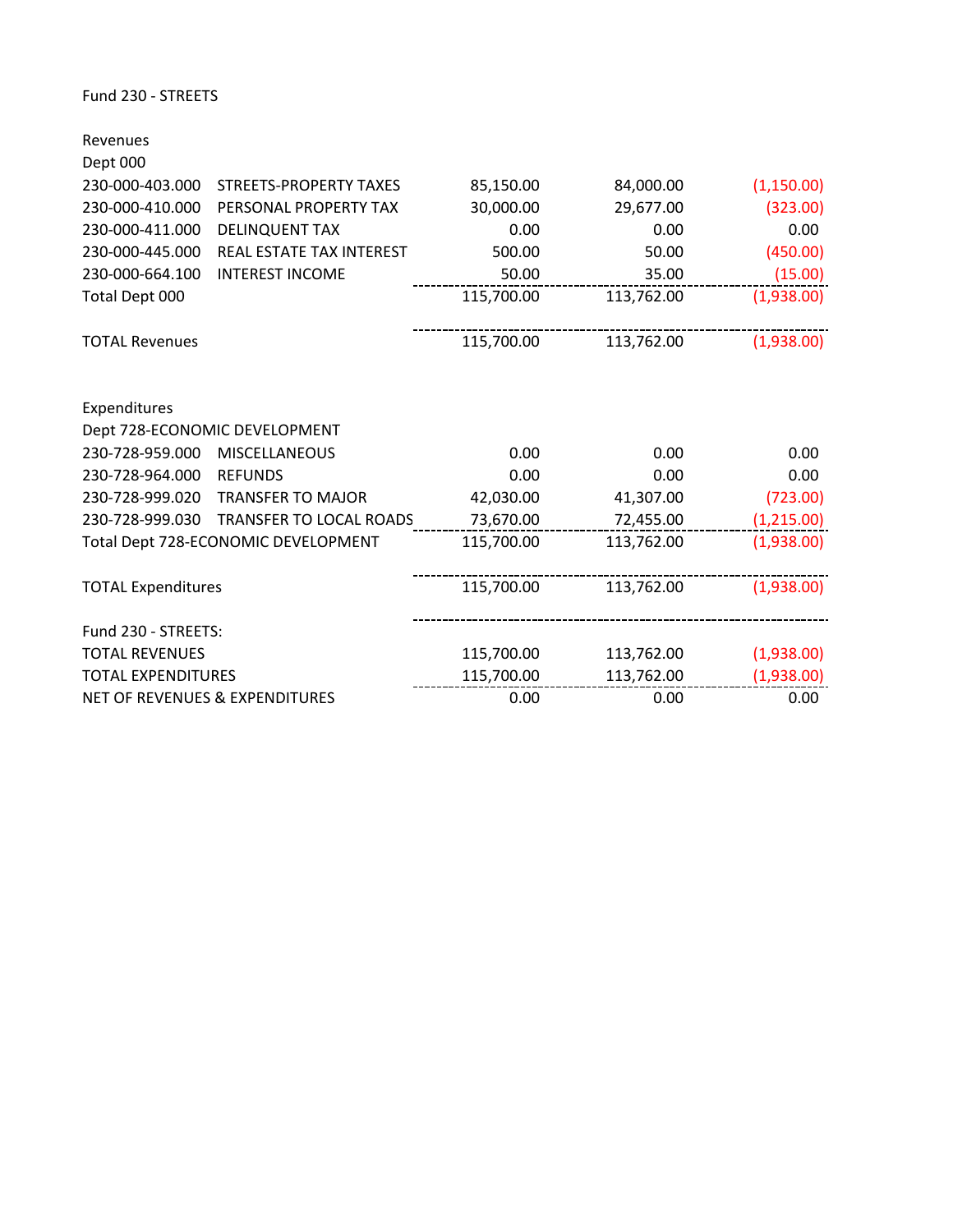#### Fund 244 ‐ BUSINESS LOANS

| Revenues                                  |                                     |           |           |              |
|-------------------------------------------|-------------------------------------|-----------|-----------|--------------|
| Dept 000                                  |                                     |           |           |              |
| 244-000-609.000                           | <b>APPLICATION FEES</b>             | 100.00    | 75.00     | (25.00)      |
| 244-000-664.100                           | <b>INTEREST INCOME</b>              | 150.00    | 55.00     | (95.00)      |
| 244-000-665.000                           | <b>INTEREST INCOME-LOANS</b>        | 350.00    | 878.00    | 528.00       |
| 244-000-679.390                           | TRANSFER FROM FUND BAL.             | 10,810.00 | 0.00      | (10, 810.00) |
| 244-000-685.000                           | PRINCIPAL ON LOANS                  | 4,100.00  | 21,250.00 | 17,150.00    |
| Total Dept 000                            |                                     | 15,510.00 | 22,258.00 | 6,748.00     |
|                                           |                                     |           |           |              |
| <b>TOTAL Revenues</b>                     |                                     | 15,510.00 | 22,258.00 | 6,748.00     |
|                                           |                                     |           |           |              |
| Expenditures                              |                                     |           |           |              |
| Dept 290-CONTINGENCY                      |                                     |           |           |              |
| 244-290-969.000 CONTINGENCY               |                                     | 0.00      | 6,748.00  | 6,748.00     |
| Total Dept 290-CONTINGENCY                |                                     | 0.00      | 6,748.00  | 6,748.00     |
|                                           |                                     |           |           |              |
|                                           | Dept 728-ECONOMIC DEVELOPMENT       |           |           |              |
| 244-728-785.000 LEGAL FEES                |                                     | 360.00    | 360.00    | 0.00         |
| 244-728-807.000                           | <b>AUDIT</b>                        | 150.00    | 150.00    | 0.00         |
| 244-728-890.000 LOAN DRAW                 |                                     | 15,000.00 | 15,000.00 | 0.00         |
|                                           | Total Dept 728-ECONOMIC DEVELOPMENT | 15,510.00 | 15,510.00 | 0.00         |
| <b>TOTAL Expenditures</b>                 |                                     | 15,510.00 | 22,258.00 | 6,748.00     |
| Fund 244 - BUSINESS LOANS:                |                                     |           |           |              |
| <b>TOTAL REVENUES</b>                     |                                     | 15,510.00 | 22,258.00 | 6,748.00     |
| <b>TOTAL EXPENDITURES</b>                 |                                     | 15,510.00 | 22,258.00 | 6,748.00     |
| <b>NET OF REVENUES &amp; EXPENDITURES</b> |                                     | 0.00      | 0.00      | 0.00         |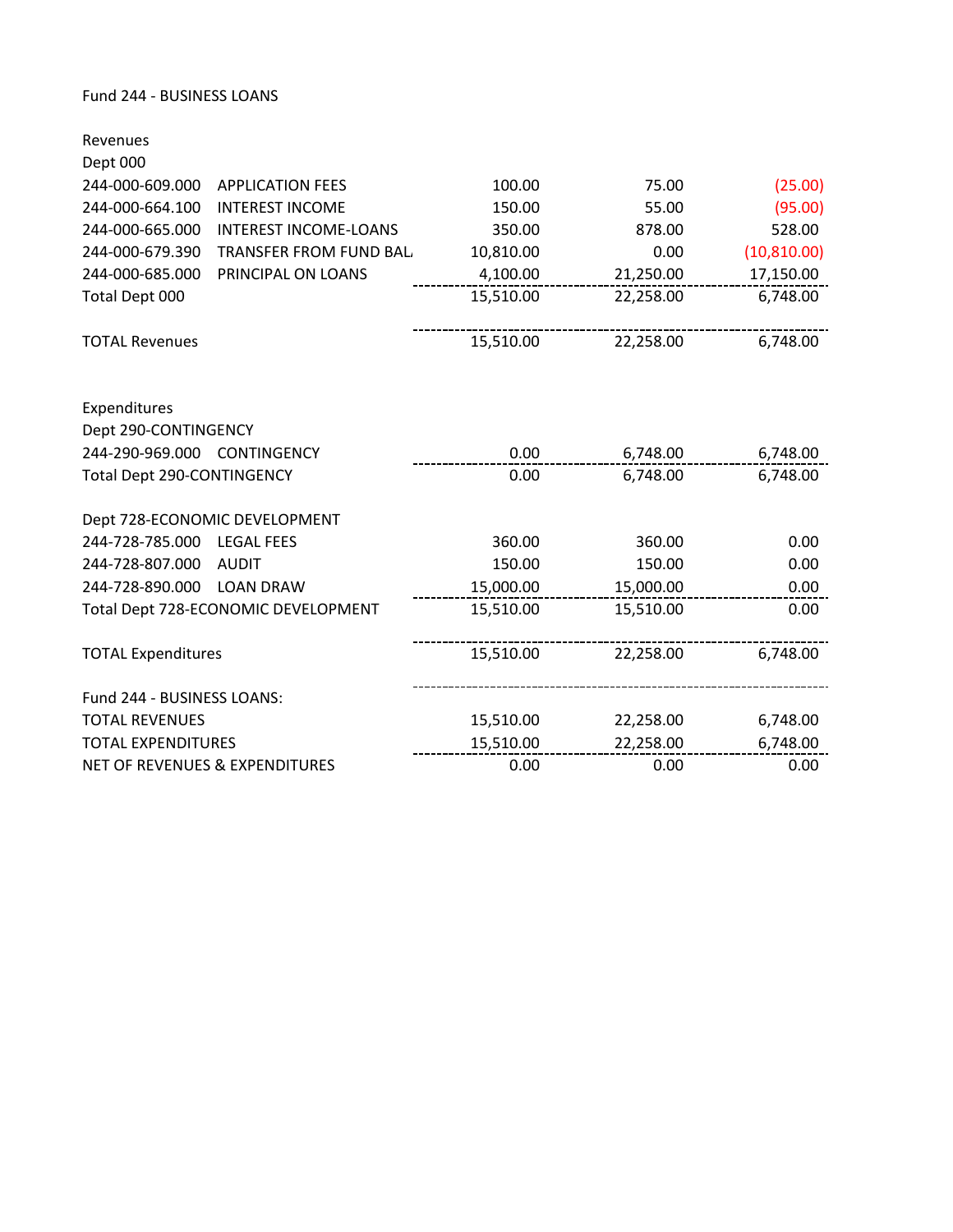## Fund 245 ‐ HOME REHAB LOANS

| Revenues                                        |          |          |          |
|-------------------------------------------------|----------|----------|----------|
| Dept 000                                        |          |          |          |
| 245-000-609.000<br><b>APPLICATION FEES</b>      | 100.00   | 0.00     | (100.00) |
| 245-000-664.100<br><b>INTEREST INCOME</b>       | 175.00   | 55.00    | (120.00) |
| 245-000-665.000<br><b>INTEREST INCOME-LOANS</b> | 260.00   | 18.00    | (242.00) |
| 245-000-685.000<br>PRINCIPAL ON LOANS           | 4,650.00 | 4,650.00 | 0.00     |
| Total Dept 000                                  | 5,185.00 | 4,723.00 | (462.00) |
| <b>TOTAL Revenues</b>                           | 5,185.00 | 4,723.00 | (462.00) |
| Expenditures                                    |          |          |          |
| Dept 290-CONTINGENCY                            |          |          |          |
| 245-290-969.000 CONTINGENCY                     | 4,550.00 | 4,534.00 | (16.00)  |
| Total Dept 290-CONTINGENCY                      | 4,550.00 | 4,534.00 | (16.00)  |
| Dept 728-ECONOMIC DEVELOPMENT                   |          |          |          |
| 245-728-785.000 LEGAL FEES                      | 360.00   | 14.00    | (346.00) |
| 245-728-807.000<br><b>AUDIT</b>                 | 150.00   | 150.00   | 0.00     |
| 245-728-959.000<br><b>MISCELLANEOUS</b>         | 125.00   | 25.00    | (100.00) |
| Total Dept 728-ECONOMIC DEVELOPMENT             | 635.00   | 189.00   | (446.00) |
| <b>TOTAL Expenditures</b>                       | 5,185.00 | 4,723.00 | (462.00) |
| Fund 245 - HOME REHAB LOANS:                    |          |          |          |
| <b>TOTAL REVENUES</b>                           | 5,185.00 | 4,723.00 | (462.00) |
| <b>TOTAL EXPENDITURES</b>                       | 5,185.00 | 4,723.00 | (462.00) |
| <b>NET OF REVENUES &amp; EXPENDITURES</b>       | 0.00     | 0.00     | 0.00     |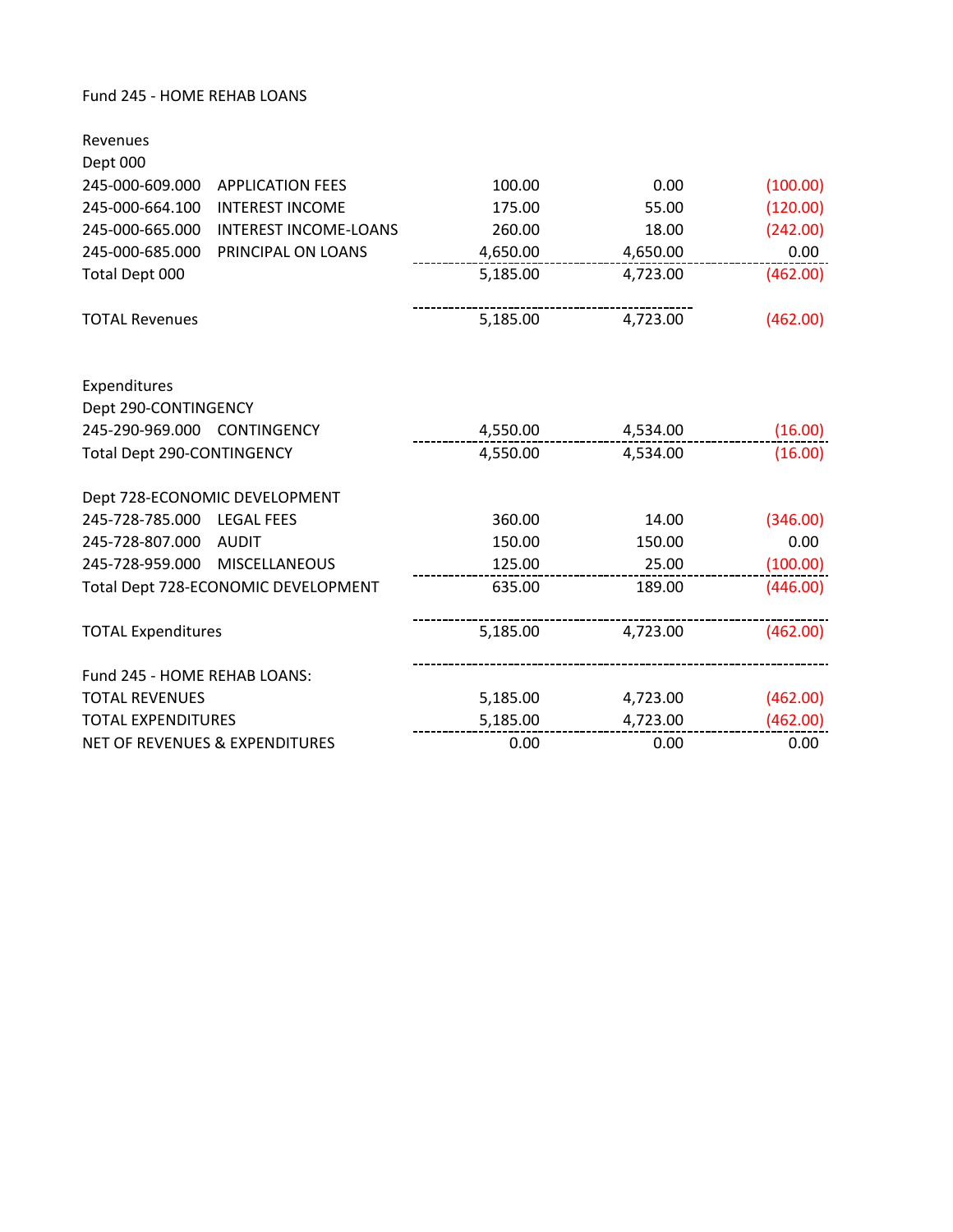Fund 248 ‐ DDA

| Revenues                                  |                                     |           |           |          |
|-------------------------------------------|-------------------------------------|-----------|-----------|----------|
| Dept 000                                  |                                     |           |           |          |
| 248-000-404.000                           | <b>PROPERTY TAXES</b>               | 12,150.00 | 11,706.00 | (444.00) |
| 248-000-410.000                           | PERSONAL PROPERTY TAX               | 3,732.00  | 3,540.00  | (192.00) |
| 248-000-445.000                           | REAL ESTATE TAX INTEREST            | 50.00     | 1.00      | (49.00)  |
| 248-000-664.100                           | <b>INTEREST INCOME</b>              | 50.00     | 20.00     | (30.00)  |
| 248-000-671.000                           | <b>OTHER REVENUE</b>                | 1,014.00  | 1,014.00  | 0.00     |
| Total Dept 000                            |                                     | 16,996.00 | 16,281.00 | (715.00) |
|                                           |                                     |           |           |          |
| <b>TOTAL Revenues</b>                     |                                     | 16,996.00 | 16,281.00 | (715.00) |
|                                           |                                     |           |           |          |
| Expenditures                              |                                     |           |           |          |
|                                           | Dept 728-ECONOMIC DEVELOPMENT       |           |           |          |
| 248-728-959.000                           | <b>MISCELLANEOUS</b>                | 1,000.00  | 1,000.00  | 0.00     |
| 248-728-985.000                           | <b>COMMUNITY SERVICE PROJI</b>      | 13,496.00 | 12,781.00 | (715.00) |
| 248-728-999.010                           | <b>GEN. FUND SALARY TRANSFI</b>     | 2,500.00  | 2,500.00  | 0.00     |
|                                           | Total Dept 728-ECONOMIC DEVELOPMENT | 16,996.00 | 16,281.00 | (715.00) |
|                                           |                                     |           |           |          |
| <b>TOTAL Expenditures</b>                 |                                     | 16,996.00 | 16,281.00 | (715.00) |
|                                           |                                     |           |           |          |
| Fund 248 - DDA:                           |                                     |           |           |          |
| <b>TOTAL REVENUES</b>                     |                                     | 16,996.00 | 16,281.00 | (715.00) |
| <b>TOTAL EXPENDITURES</b>                 |                                     | 16,996.00 | 16,281.00 | (715.00) |
| <b>NET OF REVENUES &amp; EXPENDITURES</b> |                                     | 0.00      | 0.00      | 0.00     |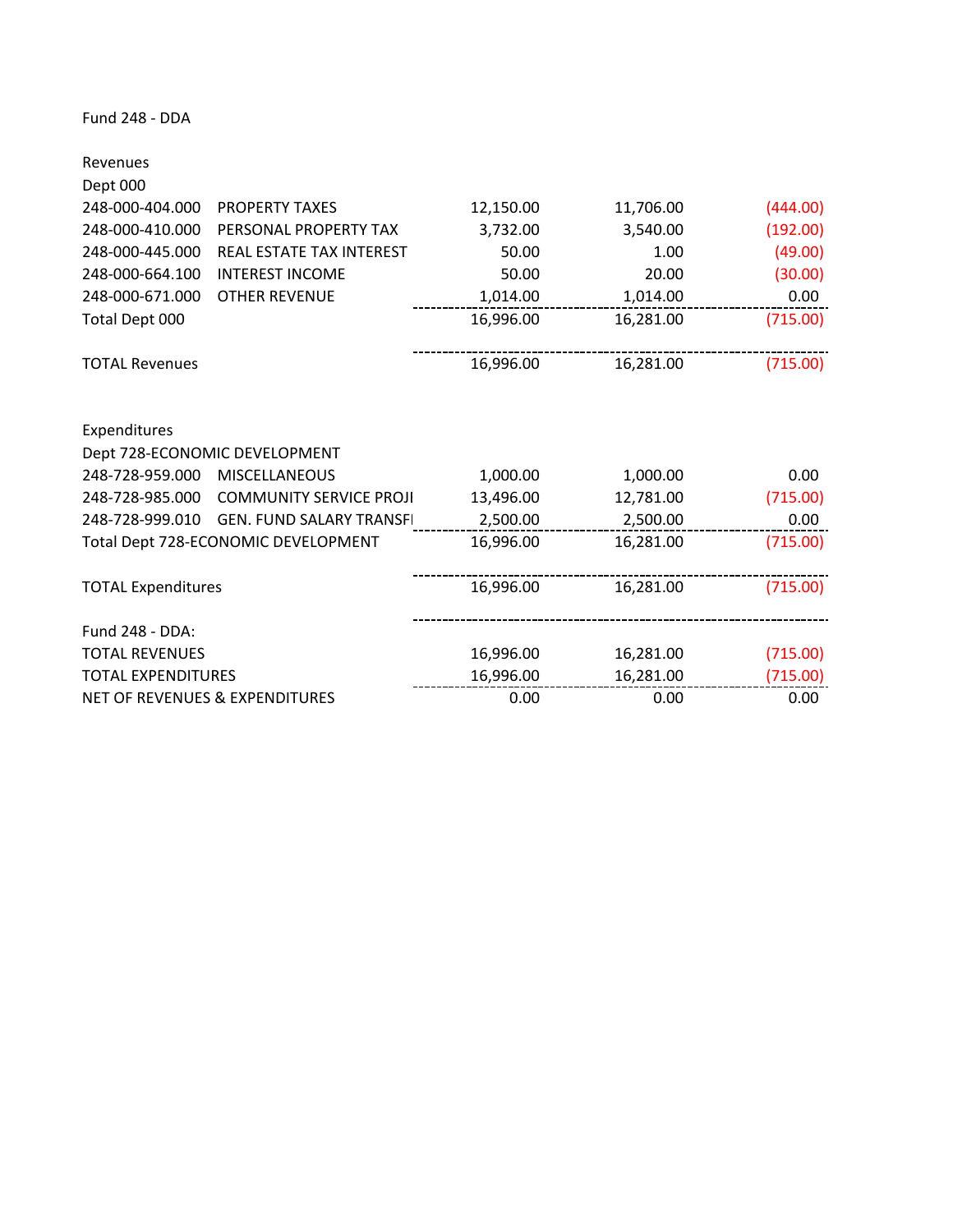#### Fund 590 ‐ SEWER FUND

| Revenues                      |                                       |            |            |             |
|-------------------------------|---------------------------------------|------------|------------|-------------|
| Dept 000                      |                                       |            |            |             |
| 590-000-539.000               | <b>GRANT PAYMENTS/STATE</b>           | 76,500.00  | 76,500.00  | 0.00        |
| 590-000-626.000               | <b>TAP IN FEES</b>                    | 500.00     | 0.00       | (500.00)    |
| 590-000-628.000               | SEWER SERVICE CHARGES                 | 180,240.00 | 180,240.00 | 0.00        |
| 590-000-629.000               | <b>PENALTIES</b>                      | 2,000.00   | 2,500.00   | 500.00      |
| 590-000-664.000               | <b>INTEREST ON CD'S</b>               | 1,000.00   | 450.00     | (550.00)    |
| 590-000-664.100               | <b>INTEREST ON CHECKING</b>           | 50.00      | 50.00      | 0.00        |
| 590-000-664.120               | <b>INTEREST ON CHECKING-REC</b>       | 250.00     | 250.00     | 0.00        |
| 590-000-671.000               | <b>OTHER REVENUE</b>                  | 0.00       | 1,047.00   | 1,047.00    |
| Total Dept 000                |                                       | 260,540.00 | 261,037.00 | 497.00      |
| <b>TOTAL Revenues</b>         |                                       | 260,540.00 | 261,037.00 | 497.00      |
| Expenditures                  |                                       |            |            |             |
| Dept 290-CONTINGENCY          |                                       |            |            |             |
| 590-290-969.000 CONTINGENCY   |                                       | 40,832.00  | 30,127.00  | (10,705.00) |
| Total Dept 290-CONTINGENCY    |                                       | 40,832.00  | 30,127.00  | (10,705.00) |
| Dept 483-ADMINISTRATION       |                                       |            |            |             |
| 590-483-703.172               | <b>MANAGER SALARY</b>                 | 7,200.00   | 7,200.00   | 0.00        |
| 590-483-703.215               | <b>CLERK SALARY</b>                   | 8,979.00   | 8,979.00   | 0.00        |
| 590-483-715.000               | FICA/MEDICARE                         | 1,238.00   | 1,238.00   | 0.00        |
| 590-483-807.000               | <b>AUDIT</b>                          | 450.00     | 450.00     | 0.00        |
| Total Dept 483-ADMINISTRATION |                                       | 17,867.00  | 17,867.00  | 0.00        |
|                               | Dept 548-SEWER LINE MAINTENANCE       |            |            |             |
| 590-548-756.000               | <b>OPERATING SUPPLIES</b>             | 1,250.00   | 1,250.00   | 0.00        |
| 590-548-768.000               | UNIFORMS/BOOTS/ETC                    | 500.00     | 500.00     | 0.00        |
| 590-548-820.000               | MISS DIG                              | 100.00     | 572.00     | 472.00      |
| 590-548-821.000               | <b>LAB TESTING</b>                    | 2,000.00   | 2,000.00   | 0.00        |
| 590-548-853.020               | <b>CELL PHONE</b>                     | 707.00     | 707.00     | 0.00        |
| 590-548-864.000               | CONFERENCES/WORKSHOPS                 | 500.00     | 500.00     | 0.00        |
| 590-548-934.000               | <b>MAINTENANCE</b>                    | 7,500.00   | 7,500.00   | 0.00        |
| 590-548-943.000               | <b>EQUIPMENT RENTAL</b>               | 500.00     | 1,200.00   | 700.00      |
| 590-548-958.000               | DUES/MEMBERSHIPS                      | 200.00     | 295.00     | 95.00       |
| 590-548-963.000               | <b>LIABILITY INSURANCE</b>            | 2,662.00   | 2,662.00   | 0.00        |
| 590-548-985.000               | <b>CAPITAL PROJECTS</b>               | 85,000.00  | 85,000.00  | 0.00        |
|                               | Total Dept 548-SEWER LINE MAINTENANCE | 100,919.00 | 102,186.00 | 1,267.00    |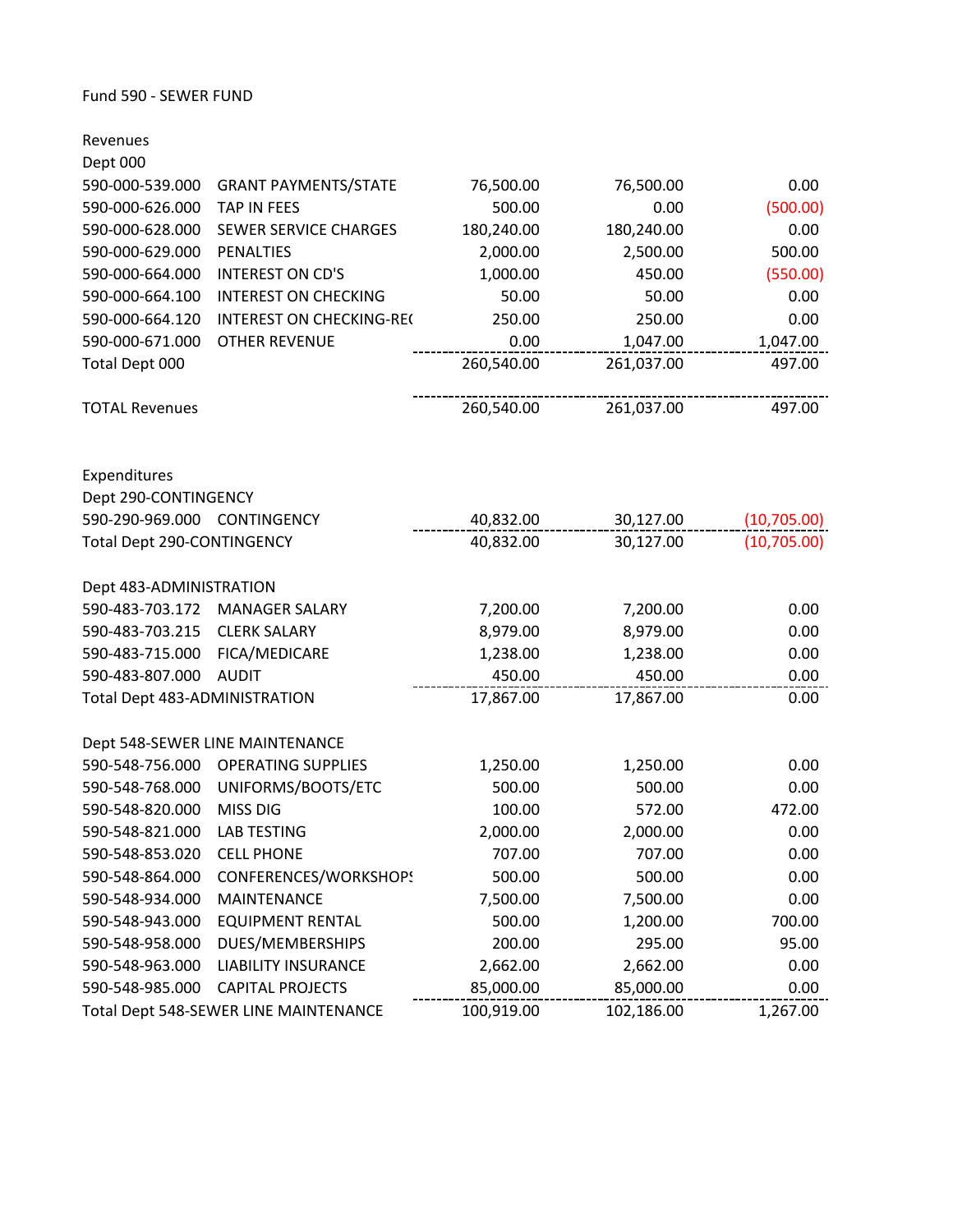| Dept 549-MAINTENANCE-LIFT STATIONS |                                          |           |          |
|------------------------------------|------------------------------------------|-----------|----------|
| SALARIES-MAINTENANCE               | 25,370.00                                | 25,370.00 | 0.00     |
| <b>OVERTIME PAY</b>                | 1,500.00                                 | 2,750.00  | 1,250.00 |
| <b>HOLIDAY PAY</b>                 | 2,600.00                                 | 2,600.00  | 0.00     |
| <b>VACATION PAY</b>                | 5,142.00                                 | 5,142.00  | 0.00     |
| SICK/PERSONAL PAY                  | 3,457.00                                 | 3,457.00  | 0.00     |
| <b>FICA</b>                        | 1,941.00                                 | 2,250.00  | 309.00   |
| <b>UNEMPLOYMENT</b>                | 400.00                                   | 400.00    | 0.00     |
| <b>WORKMAN'S COMP</b>              | 950.00                                   | 1,500.00  | 550.00   |
| <b>PENSION</b>                     | 2,247.00                                 | 2,247.00  | 0.00     |
| <b>HEALTH INSURANCE</b>            | 13,303.00                                | 18,242.00 | 4,939.00 |
| LIFE INSURANCE                     | 234.00                                   | 325.00    | 91.00    |
| <b>OPERATING SUPPLIES</b>          | 100.00                                   | 100.00    | 0.00     |
| <b>AUDIT</b>                       | 405.00                                   | 405.00    | 0.00     |
| <b>CONTRACTUAL SERVICES</b>        | 700.00                                   | 700.00    | 0.00     |
| <b>ELECTRIC</b>                    | 2,750.00                                 | 3,500.00  | 750.00   |
| <b>MAINTENANCE SERVICE</b>         | 3,529.00                                 | 3,529.00  | 0.00     |
| <b>COUNTY DRAIN MAINTENAN</b>      | 590.00                                   | 590.00    | 0.00     |
| <b>EQUIPMENT RENTAL</b>            | 7,500.00                                 | 7,500.00  | 0.00     |
| <b>LIABILITY INSURANCE</b>         | 3,195.00                                 | 3,195.00  | 0.00     |
|                                    | 75,913.00                                | 83,802.00 | 7,889.00 |
|                                    | Total Dept 549-MAINTENANCE-LIFT STATIONS |           |          |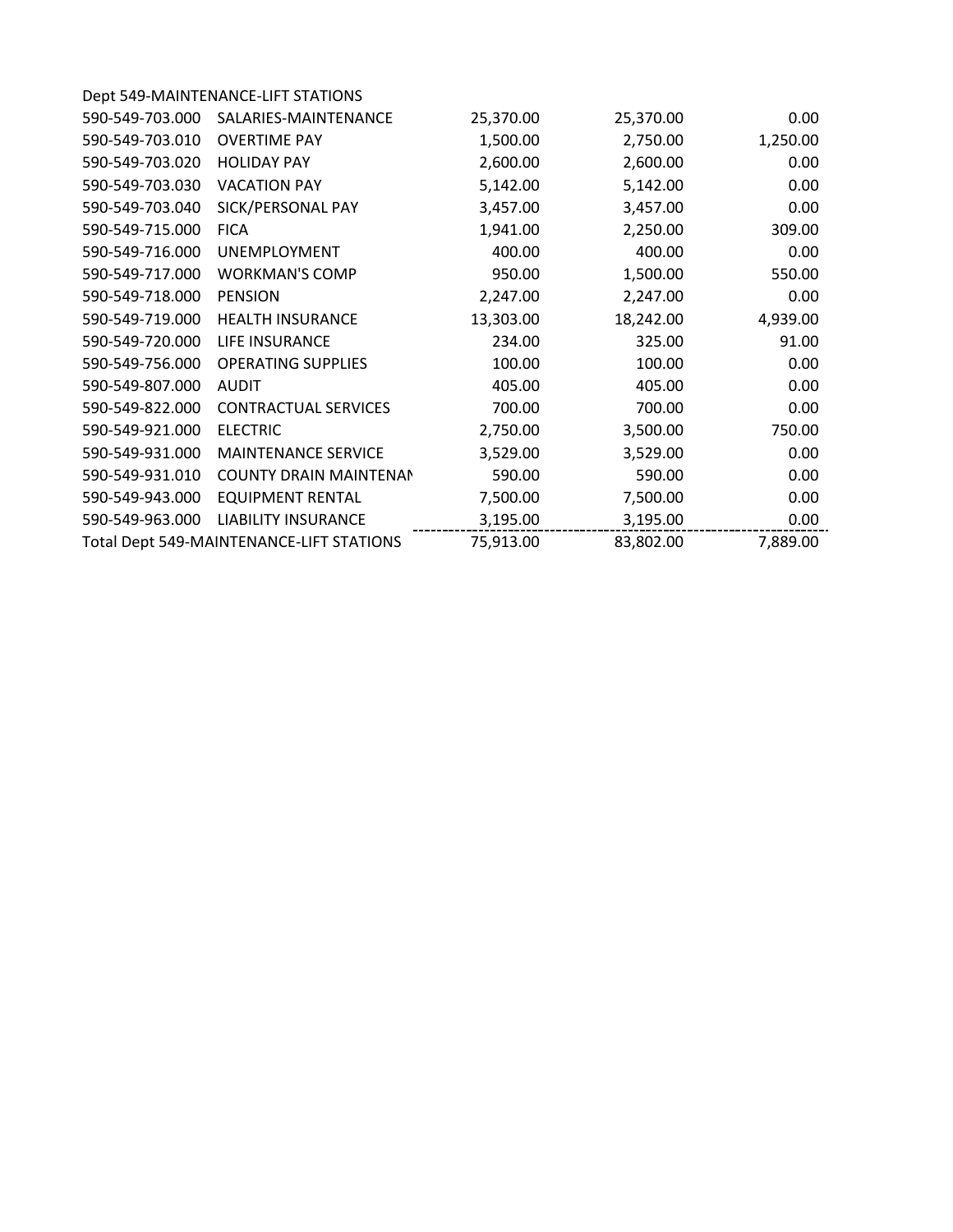| Dept 550-COLLECTION              |                                   |            |            |          |
|----------------------------------|-----------------------------------|------------|------------|----------|
| 590-550-703.000                  | <b>SALARIES</b>                   | 11,401.00  | 11,401.00  | 0.00     |
| 590-550-703.020                  | <b>HOLIDAY PAY</b>                | 394.00     | 394.00     | 0.00     |
| 590-550-703.030                  | <b>VACATION PAY</b>               | 1,009.00   | 1,009.00   | 0.00     |
| 590-550-703.040                  | SICK/PERSONAL PAY                 | 526.00     | 526.00     | 0.00     |
| 590-550-715.000                  | FICA/MEDICARE                     | 860.00     | 860.00     | 0.00     |
| 590-550-716.000                  | <b>UNEMPLOYMENT COMPENS</b>       | 10.00      | 10.00      | 0.00     |
| 590-550-717.000                  | WORKMAN'S COMP.                   | 50.00      | 55.00      | 5.00     |
| 590-550-718.000                  | <b>PENSION</b>                    | 342.00     | 342.00     | 0.00     |
| 590-550-719.000                  | <b>HEALTH INSURANCE</b>           | 3,889.00   | 6,600.00   | 2,711.00 |
| 590-550-720.000                  | LIFE INSURANCE                    | 89.00      | 89.00      | 0.00     |
| 590-550-728.000                  | <b>OFFICE SUPPLIES</b>            | 650.00     | 650.00     | 0.00     |
| 590-550-730.000                  | <b>POSTAGE</b>                    | 1,403.00   | 1,403.00   | 0.00     |
| 590-550-807.000                  | <b>AUDIT</b>                      | 810.00     | 810.00     | 0.00     |
| 590-550-853.000                  | <b>TELEPHONE</b>                  | 614.00     | 614.00     | 0.00     |
| 590-550-864.000                  | CONFERENCES/WORKSHOPS             | 150.00     | 150.00     | 0.00     |
| 590-550-901.000                  | <b>PRINTING</b>                   | 400.00     | 400.00     | 0.00     |
| 590-550-930.000                  | REPAIRS OFFICE EQUIPMENT          | 100.00     | 100.00     | 0.00     |
| 590-550-934.000                  | <b>SERVICE CONTRACTS</b>          | 532.00     | 532.00     | 0.00     |
| 590-550-936.000                  | <b>TECH SERVICES</b>              | 765.00     | 765.00     | 0.00     |
| 590-550-959.000                  | <b>MISCELLANEOUS</b>              | 250.00     | 250.00     | 0.00     |
| 590-550-960.000                  | <b>BONDS</b>                      | 15.00      | 15.00      | 0.00     |
| 590-550-965.000                  | <b>EQUIPMENT PURCHASE &lt; 10</b> | 750.00     | 80.00      | (670.00) |
| <b>Total Dept 550-COLLECTION</b> |                                   | 25,009.00  | 27,055.00  | 2,046.00 |
| <b>TOTAL Expenditures</b>        |                                   | 260,540.00 | 261,037.00 | 497.00   |
| Fund 590 - SEWER FUND:           |                                   |            |            |          |
| <b>TOTAL REVENUES</b>            |                                   | 260,540.00 | 261,037.00 | 497.00   |
| <b>TOTAL EXPENDITURES</b>        |                                   | 260,540.00 | 261,037.00 | 497.00   |
|                                  | NET OF REVENUES & EXPENDITURES    | 0.00       | 0.00       | 0.00     |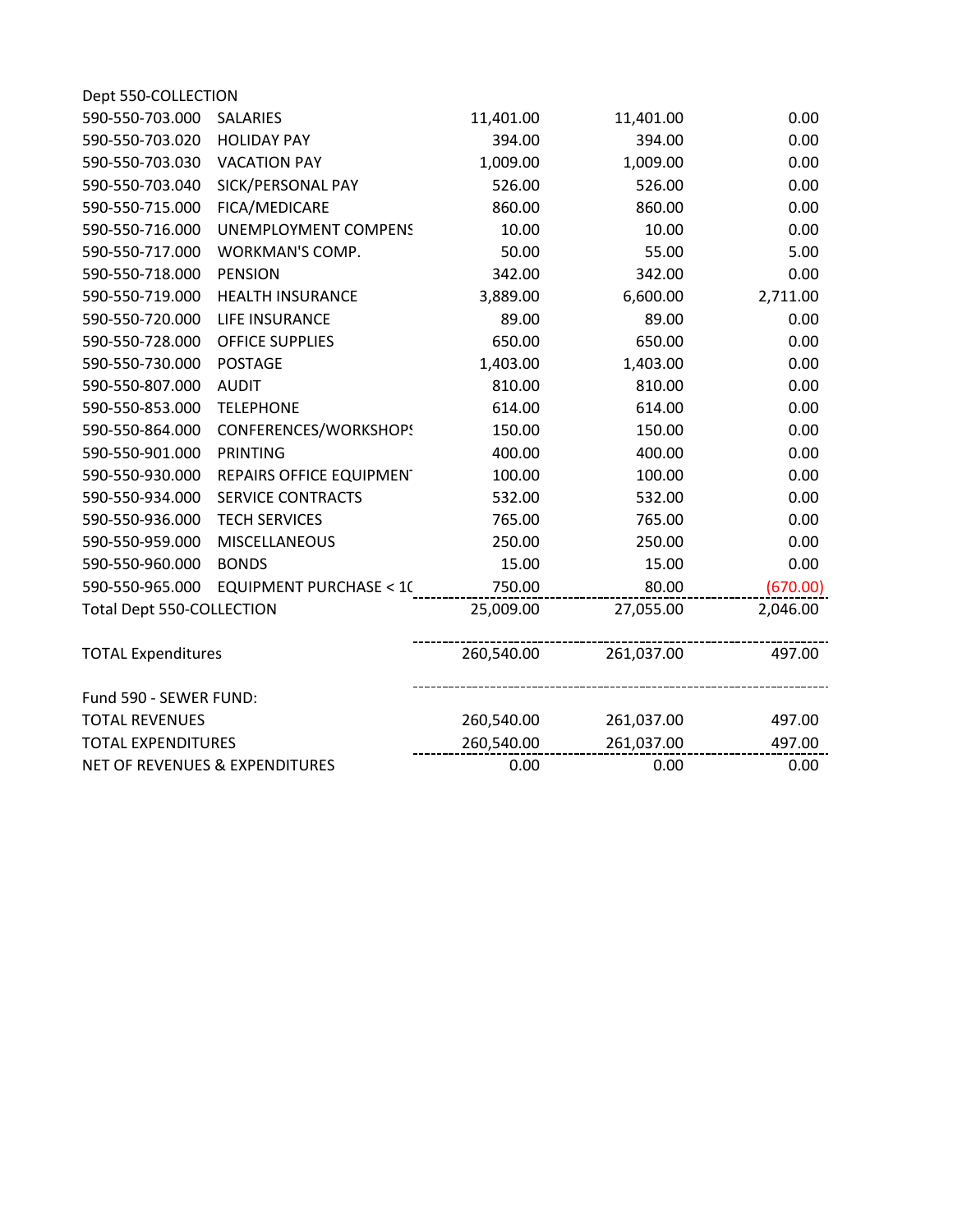| Revenues              |                                 |            |            |          |
|-----------------------|---------------------------------|------------|------------|----------|
| Dept 000              |                                 |            |            |          |
| 591-000-608.000       | <b>NSF CHECK FEE</b>            | 100.00     | 90.00      | (10.00)  |
| 591-000-629.000       | <b>PENALTIES</b>                | 3,500.00   | 4,500.00   | 1,000.00 |
| 591-000-642.000       | <b>WATER TURN ONS</b>           | 1,000.00   | 880.00     | (120.00) |
| 591-000-643.000       | <b>METERED SALES</b>            | 215,140.00 | 215,140.00 | 0.00     |
| 591-000-645.000       | <b>WATER TAP FEES</b>           | 1,000.00   | 500.00     | (500.00) |
| 591-000-664.100       | INTEREST-WATER OPERATIN         | 50.00      | 50.00      | 0.00     |
| 591-000-664.120       | <b>INTEREST ON CHECKING-REC</b> | 200.00     | 135.00     | (65.00)  |
| 591-000-671.000       | <b>REIMBURSEMENTS SPECIAL</b>   | 0.00       | 0.00       | 0.00     |
| 591-000-679.390       | TRANSFER FROM FUND BAL          | 54,500.00  | 61,785.00  | 7,285.00 |
| Total Dept 000        |                                 | 275,490.00 | 283,080.00 | 7,590.00 |
| <b>TOTAL Revenues</b> |                                 | 275,490.00 | 283,080.00 | 7,590.00 |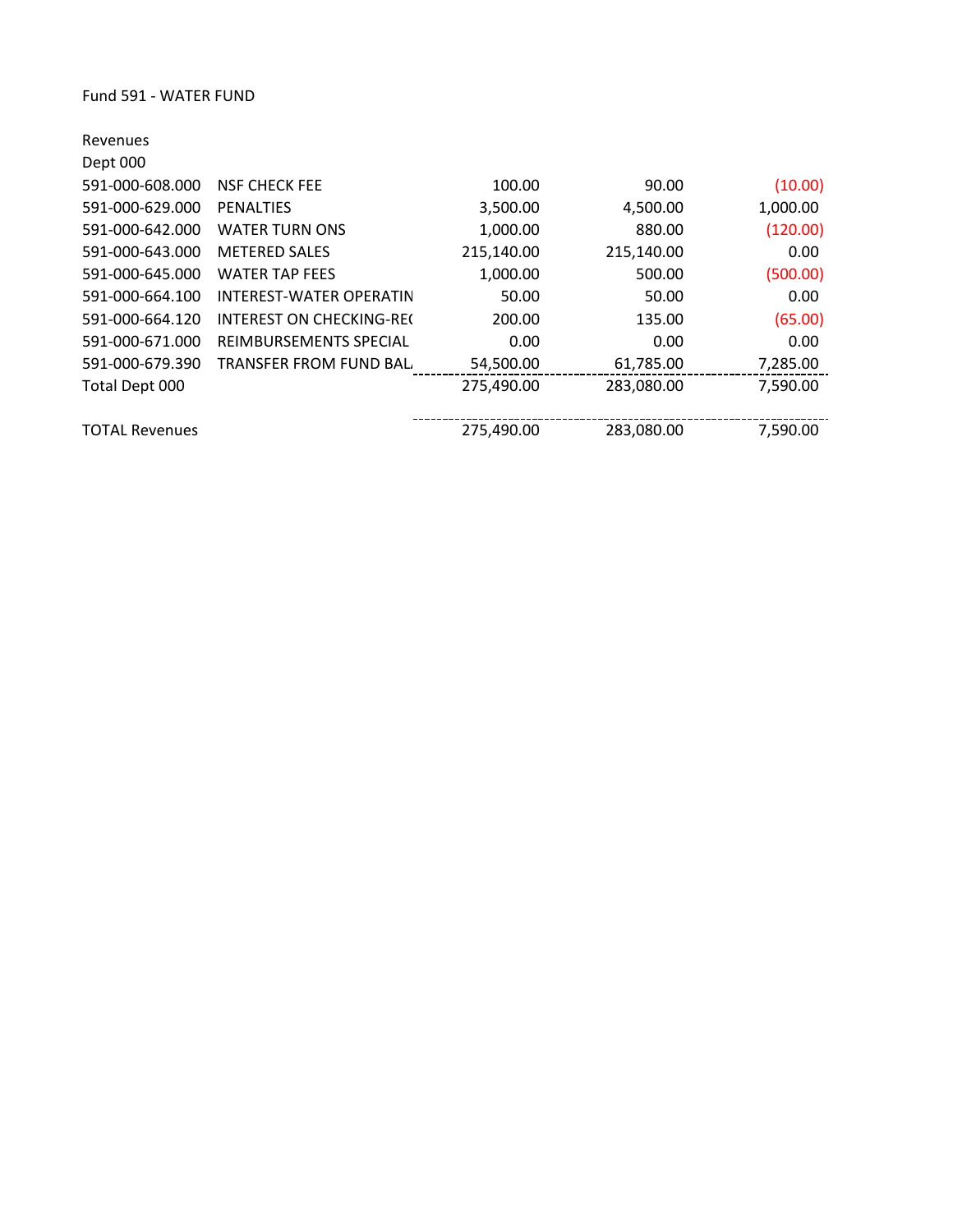| Expenditures                  |                             |           |           |          |
|-------------------------------|-----------------------------|-----------|-----------|----------|
| Dept 483-ADMINISTRATION       |                             |           |           |          |
| 591-483-703.172               | <b>MANAGER SALARY</b>       | 7,200.00  | 7,200.00  | 0.00     |
| 591-483-703.215               | <b>CLERK SALARY</b>         | 8,979.00  | 8,979.00  | 0.00     |
| 591-483-715.000               | FICA/MEDICARE               | 1,237.00  | 1,237.00  | 0.00     |
| Total Dept 483-ADMINISTRATION |                             | 17,416.00 | 17,416.00 | 0.00     |
| Dept 550-COLLECTION           |                             |           |           |          |
| 591-550-703.000               | SALARIES-CLERICAL           | 11,401.00 | 11,401.00 | 0.00     |
| 591-550-703.020               | <b>HOLIDAY PAY</b>          | 394.00    | 394.00    | 0.00     |
| 591-550-703.030               | <b>VACATION PAY</b>         | 1,009.00  | 1,009.00  | 0.00     |
| 591-550-703.040               | SICK/PERSONAL               | 526.00    | 526.00    | 0.00     |
| 591-550-715.000               | FICA/MEDICARE               | 860.00    | 860.00    | 0.00     |
| 591-550-716.000               | <b>UNEMPLOYMENT COMPENS</b> | 10.00     | 10.00     | 0.00     |
| 591-550-717.000               | <b>WORKMAN'S COMP</b>       | 50.00     | 55.00     | 5.00     |
| 591-550-718.000               | <b>PENSION</b>              | 342.00    | 342.00    | 0.00     |
| 591-550-719.000               | <b>HEALTH INSURANCE</b>     | 3,889.00  | 6,600.00  | 2,711.00 |
| 591-550-720.000               | LIFE INSURANCE              | 89.00     | 89.00     | 0.00     |
| 591-550-728.000               | <b>OFFICE SUPPLIES</b>      | 650.00    | 650.00    | 0.00     |
| 591-550-730.000               | <b>POSTAGE</b>              | 2,000.00  | 2,000.00  | 0.00     |
| 591-550-807.000               | <b>AUDIT</b>                | 810.00    | 810.00    | 0.00     |
| 591-550-853.000               | <b>TELEPHONE</b>            | 614.00    | 614.00    | 0.00     |
| 591-550-864.000               | CONFERENCES/WORKSHOPS       | 150.00    | 150.00    | 0.00     |
| 591-550-901.000               | <b>PRINTING</b>             | 400.00    | 400.00    | 0.00     |
| 591-550-934.000               | <b>SERVICE CONTRACTS</b>    | 400.00    | 400.00    | 0.00     |
| 591-550-936.000               | <b>TECH SERVICES</b>        | 765.00    | 765.00    | 0.00     |
| 591-550-959.000               | MISCELLANEOUS               | 525.00    | 525.00    | 0.00     |
| 591-550-960.000               | <b>BONDS</b>                | 10.00     | 10.00     | 0.00     |
| 591-550-964.000               | <b>NSF CHECK CHARGES</b>    | 50.00     | 50.00     | 0.00     |
| 591-550-965.000               | <b>EQUIPMENT PURCHASE</b>   | 569.00    | 569.00    | 0.00     |
| Total Dept 550-COLLECTION     |                             | 25,513.00 | 28,229.00 | 2,716.00 |
| Dept 551-UTILITY              |                             |           |           |          |
| 591-551-921.000               | POWER PUMPING-ELECTRIC      | 8,000.00  | 9,184.00  | 1,184.00 |
| Total Dept 551-UTILITY        |                             | 8,000.00  | 9,184.00  | 1,184.00 |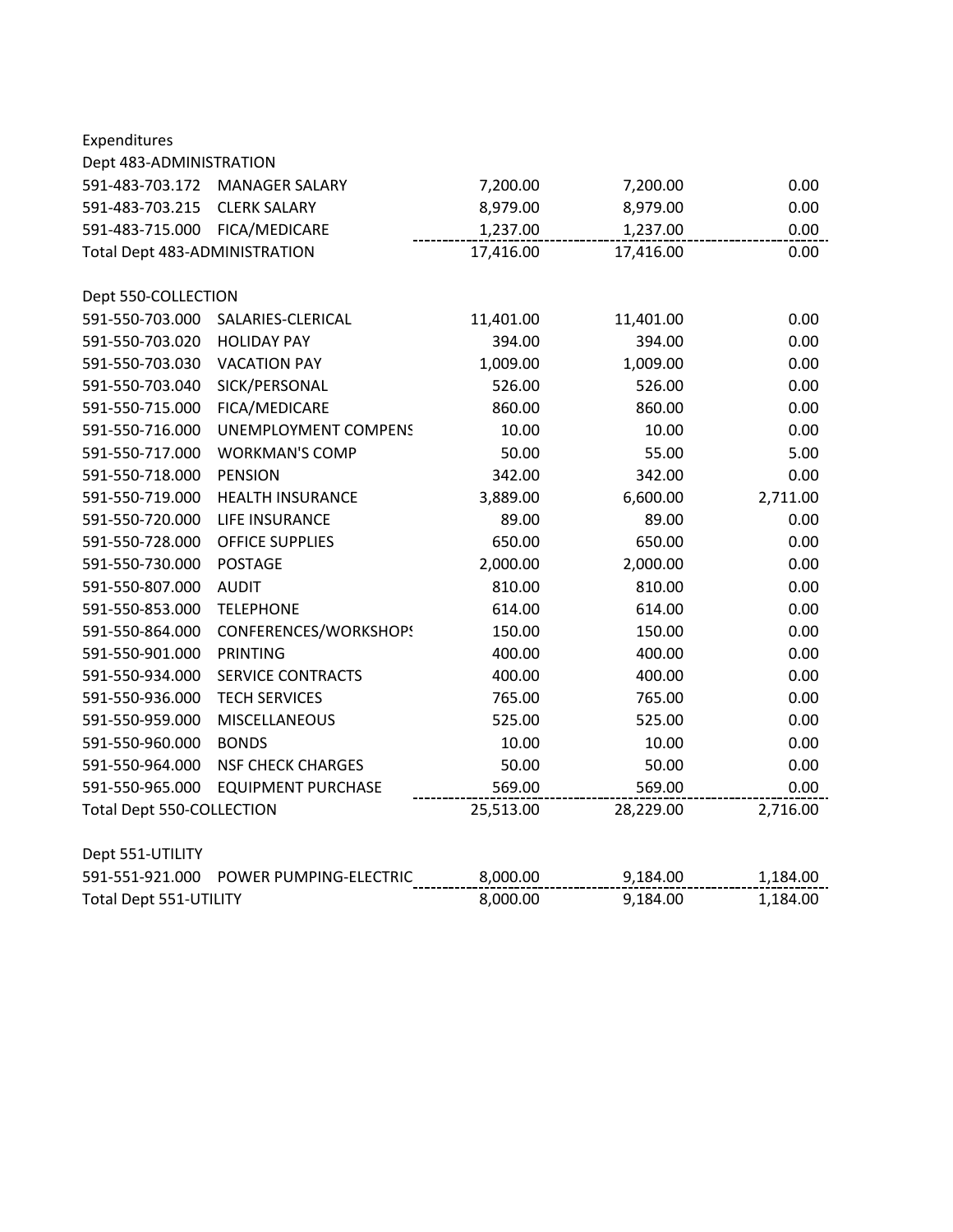| Dept 552-DISTRIBUTION          |                                   |            |            |            |
|--------------------------------|-----------------------------------|------------|------------|------------|
| 591-552-703.000                | SALARIES-DISTRIBUTION             | 40,591.00  | 36,000.00  | (4,591.00) |
| 591-552-703.010                | <b>OVERTIME PAY</b>               | 1,000.00   | 2,000.00   | 1,000.00   |
| 591-552-703.020                | <b>HOLIDAY PAY</b>                | 2,593.00   | 2,593.00   | 0.00       |
| 591-552-703.030                | <b>VACATION PAY</b>               | 5,413.00   | 5,413.00   | 0.00       |
| 591-552-703.040                | SICK/PERSONAL PAY                 | 3,457.00   | 3,457.00   | 0.00       |
| 591-552-715.000                | FICA/MEDICARE                     | 3,106.00   | 3,200.00   | 94.00      |
| 591-552-716.000                | UNEMPLOYMENT INSURAN(             | 50.00      | 50.00      | 0.00       |
| 591-552-717.000                | <b>WORKMAN'S COMP</b>             | 1,550.00   | 1,880.00   | 330.00     |
| 591-552-718.000                | <b>PENSION</b>                    | 2,248.00   | 2,248.00   | 0.00       |
| 591-552-719.000                | <b>HEALTH INSURANCE</b>           | 13,303.00  | 15,410.00  | 2,107.00   |
| 591-552-720.000                | LIFE INSURANCE                    | 234.00     | 290.00     | 56.00      |
| 591-552-768.000                | UNIFORMS/BOOTS/ETC                | 500.00     | 550.00     | 50.00      |
| 591-552-776.000                | <b>SUPPLIES &amp; MAINTENANCE</b> | 4,000.00   | 4,550.00   | 550.00     |
| 591-552-807.000                | <b>AUDIT</b>                      | 1,215.00   | 1,215.00   | 0.00       |
| 591-552-820.000                | <b>MISS DIG</b>                   | 106.00     | 580.00     | 474.00     |
| 591-552-821.000                | <b>WATER TESTING</b>              | 3,200.00   | 3,200.00   | 0.00       |
| 591-552-822.000                | <b>CONTRACTUAL SERVICES</b>       | 4,920.00   | 4,920.00   | 0.00       |
| 591-552-853.020                | <b>CELL PHONE</b>                 | 600.00     | 600.00     | 0.00       |
| 591-552-864.000                | CONF/WORKSHOPS                    | 2,000.00   | 2,000.00   | 0.00       |
| 591-552-943.000                | <b>EQUIPMENT RENTAL-WATEI</b>     | 9,000.00   | 12,500.00  | 3,500.00   |
| 591-552-958.000                | DUES/MEMBERSHIPS                  | 550.00     | 670.00     | 120.00     |
| 591-552-963.000                | <b>LIABILITY INSURANCE</b>        | 2,514.00   | 2,514.00   | 0.00       |
| 591-552-985.000                | <b>CAPITAL PROJECTS</b>           | 24,500.00  | 24,500.00  | 0.00       |
| Total Dept 552-DISTRIBUTION    |                                   | 126,650.00 | 130,340.00 | 3,690.00   |
| Dept 553-WELLS/TOWER           |                                   |            |            |            |
| 591-553-703.000                | <b>SALARIES-WELLS &amp; TOWER</b> | 507.00     | 507.00     | 0.00       |
| 591-553-703.010                | <b>OVERTIME PAY</b>               | 3,600.00   | 3,600.00   | 0.00       |
| 591-553-715.000                | FICA/MEDICARE                     | 339.00     | 339.00     | 0.00       |
| 591-553-931.000                | <b>MAINT.-WATER SERVICES</b>      | 1,648.00   | 1,648.00   | 0.00       |
| 591-553-959.000                | MISCELLANEOUS                     | 250.00     | 250.00     | 0.00       |
| 591-553-963.000                | <b>LIABILITY INSURNACE</b>        | 3,017.00   | 3,017.00   | 0.00       |
|                                | 591-553-981.000 CAPITAL OUTLAY    | 88,550.00  | 88,550.00  | 0.00       |
| Total Dept 553-WELLS/TOWER     |                                   | 97,911.00  | 97,911.00  | 0.00       |
| <b>TOTAL Expenditures</b>      |                                   | 275,490.00 | 283,080.00 | 7,590.00   |
| Fund 591 - WATER FUND:         |                                   |            |            |            |
| <b>TOTAL REVENUES</b>          |                                   | 275,490.00 | 283,080.00 | 7,590.00   |
| <b>TOTAL EXPENDITURES</b>      |                                   | 275,490.00 | 283,080.00 | 7,590.00   |
| NET OF REVENUES & EXPENDITURES |                                   | 0.00       | 0.00       | 0.00       |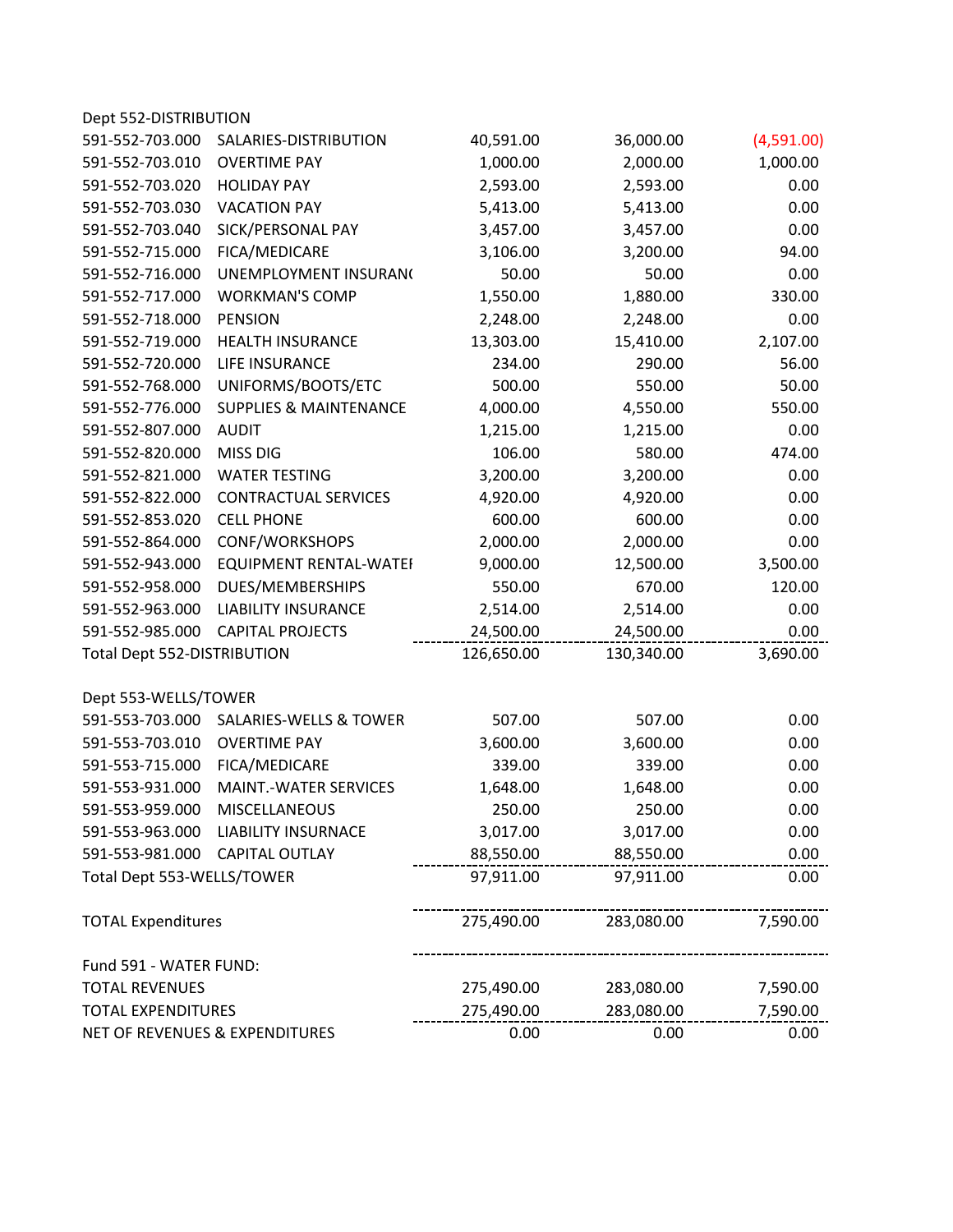Revenues

| Dept 000                   |                                  |            |            |              |
|----------------------------|----------------------------------|------------|------------|--------------|
| 661-000-660.000            | SALE OF FIXED ASSETS             | 0.00       | 4,000.00   | 4,000.00     |
| 661-000-664.100            | <b>INTEREST INCOME</b>           | 1,200.00   | 700.00     | (500.00)     |
| 661-000-668.100            | RENTAL EQUIPMENT-POLICE          | 28,000.00  | 28,000.00  | 0.00         |
| 661-000-668.200            | RENTAL EQUIPMENT PARKS           | 8,500.00   | 9,500.00   | 1,000.00     |
| 661-000-668.300            | RENTAL EQUIPMENT-LOCAL           | 24,000.00  | 27,500.00  | 3,500.00     |
| 661-000-668.305            | <b>EQUIP RENTAL TRAFFIC SERV</b> | 1,500.00   | 1,500.00   | 0.00         |
| 661-000-668.310            | EQUIP RENTAL L/R ICE/SNO\        | 7,080.00   | 7,080.00   | 0.00         |
| 661-000-668.400            | RENTAL EQUIPMENT-MAJOI           | 17,500.00  | 17,500.00  | 0.00         |
| 661-000-668.405            | RENTAL EQUIP TRAFFIC SERV        | 500.00     | 500.00     | 0.00         |
| 661-000-668.410            | EQUIP RENTAL M/R ICE/SNC         | 7,500.00   | 10,000.00  | 2,500.00     |
| 661-000-668.500            | RENTAL EQUIPMENT-WATEI           | 9,000.00   | 12,500.00  | 3,500.00     |
| 661-000-668.600            | RENTAL EQUIPMENT-SEWEF           | 500.00     | 1,200.00   | 700.00       |
| 661-000-668.605            | LS MAINT. EQUIP RENTAL           | 7,500.00   | 7,500.00   | 0.00         |
| 661-000-668.700            | RENTAL EQIPMENT-PUBLIC \         | 3,750.00   | 3,750.00   | 0.00         |
| 661-000-671.000            | <b>MISCELLANEOUS</b>             | 0.00       | 0.00       | 0.00         |
| 661-000-679.390            | TRANSFER FROM FUND BAL           | 20,810.00  | 5,895.00   | (14, 915.00) |
| Total Dept 000             |                                  | 137,340.00 | 137,125.00 | (215.00)     |
| <b>TOTAL Revenues</b>      |                                  | 137,340.00 | 137,125.00 | (215.00)     |
| Expenditures               |                                  |            |            |              |
| Dept 301-POLICE DEPARTMENT |                                  |            |            |              |
| 661-301-870.000            | GAS                              | 15,000.00  | 15,000.00  | 0.00         |
| 661-301-872.000            | <b>TIRES</b>                     | 1,500.00   | 1,500.00   | 0.00         |
| 661-301-930.000            | <b>REPAIRS</b>                   | 7,000.00   | 7,000.00   | 0.00         |
| 661-301-962.000            | <b>INSURANCE</b>                 | 4,525.00   | 4,525.00   | 0.00         |
| 661-301-963.000            | MULTI-PERIL INSURANCE            | 1,257.00   | 1,257.00   | 0.00         |
| 661-301-970.000            | <b>EQUIPMENT PURCHASED</b>       | 1,000.00   | 0.00       | (1,000.00)   |
| 661-301-981.000            | <b>CAPITAL OUTLAY</b>            | 6,000.00   | 0.00       | (6,000.00)   |
|                            | Total Dept 301-POLICE DEPARTMENT | 36,282.00  | 29,282.00  | (7,000.00)   |
| Dept 441-DPW               |                                  |            |            |              |
| 661-441-807.000            | <b>AUDIT</b>                     | 405.00     | 405.00     | 0.00         |
| 661-441-870.000            | GAS                              | 15,000.00  | 16,500.00  | 1,500.00     |
| 661-441-871.000            | OIL                              | 250.00     | 250.00     | 0.00         |
| 661-441-872.000            | <b>TIRES</b>                     | 1,500.00   | 1,785.00   | 285.00       |
| 661-441-930.000            | <b>REPAIRS &amp; MAINTENANCE</b> | 10,000.00  | 15,000.00  | 5,000.00     |
| 661-441-962.000            | <b>INSURANCE</b>                 | 5,228.00   | 5,228.00   | 0.00         |
| 661-441-963.000            | MULTI-PERIL INSURANCE            | 1,257.00   | 1,257.00   | 0.00         |
| 661-441-970.000            | <b>EQUIPMENT PURCHASED</b>       | 60,000.00  | 60,000.00  | 0.00         |
| Total Dept 441-DPW         |                                  | 93,640.00  | 100,425.00 | 6,785.00     |